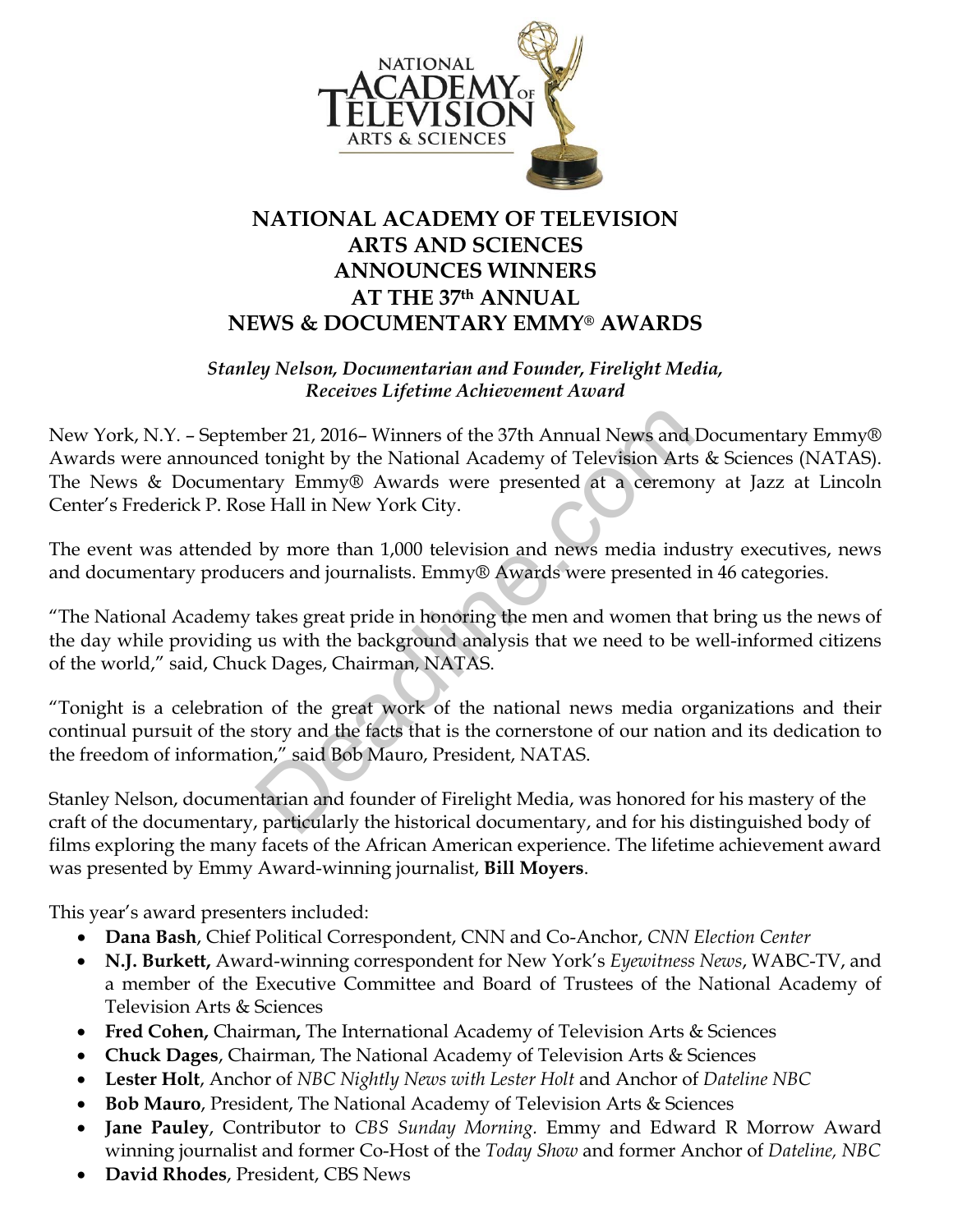- **Maria Elena Salinas**, Co-Anchor of *Noticiero Univision* and Co-Host of the news magazine, *Aquí y Ahora*
- **Marvin Scott,** Senior Correspondent of New York's *PIX 11 News at 10*, host of the weekly issues-oriented program *PIX 11 News Closeup* and a former Trustee of the National Academy of Television Arts & Sciences
- **George Stephanopoulos**, Anchor of ABC News *Good Morning America and This Week with George Stephanopoulos*
- **Jake Tapper**, Anchor, *State of the Union* and *The Lead with Jake Tapper*, and CNN Chief Washington Correspondent
- **Elizabeth Vargas**, Award winning ABC News anchor and Co-Anchor, *20/20*.

Yangaroo, Inc. is the official provider of the Digital Media Distribution System Awards Management Solution ("DMDS") for the submission, judging and voting of all programs in the 37<sup>th</sup> Annual News & Documentary Emmy® Awards. Accounting services for the competition are provided by the firm of Lutz & Carr, LLP. International Emmy® Awards are tabulated by the accounting firm Ernst & Young.

The numerical breakdown by award recipients, by broadcast, cable and broadband entities, as compiled by the independent accountancy firm of Lutz  $\&$  Carr LLP, follows:

| of Lutz & Carr, LLP. International Emmy® Awards are tabulated by the accounting firr<br>Young.                                                                   |                |                                        |  |
|------------------------------------------------------------------------------------------------------------------------------------------------------------------|----------------|----------------------------------------|--|
| The numerical breakdown by award recipients, by broadcast, cable and broadband e<br>compiled by the independent accountancy firm of Lutz $\&$ Carr LLP, follows: |                |                                        |  |
| <b>PBS</b>                                                                                                                                                       | 14             | <b>BBC World News</b>                  |  |
| <b>CBS</b>                                                                                                                                                       |                | <b>CCTV</b> America                    |  |
| <b>ABC</b>                                                                                                                                                       | 4              | <b>Discovery Channel</b>               |  |
| <b>CNN</b>                                                                                                                                                       | 4              | National Geographic Wild               |  |
| <b>HBO</b>                                                                                                                                                       |                | <b>Smithsonian Channel</b>             |  |
| <b>NBC</b>                                                                                                                                                       | $\overline{2}$ | Telemundo                              |  |
| Univision                                                                                                                                                        |                | The Center for Investigative Reporting |  |
|                                                                                                                                                                  |                |                                        |  |
| <b>Regional Reporting Winners</b>                                                                                                                                |                |                                        |  |
| <b>KNXV-TV</b>                                                                                                                                                   | 1              | WSB-TV                                 |  |
| A complete list of the 37th Annual News & Documentary Emmy Award recipients is also a                                                                            |                |                                        |  |

A complete list of the 37th Annual News & Documentary Emmy Award recipients is also available on the National Academy's web site at **www.emmyonline.tv**.

#### **About The National Academy of Television Arts & Sciences**

The National Academy of Television Arts & Sciences (NATAS) is a service organization dedicated to the advancement of the arts and sciences of television and the promotion of creative leadership for artistic, educational and technical achievements within the television industry. It recognizes excellence in television with the coveted Emmy® Award for News & Documentary, Sports, Daytime &, Daytime Creative Arts, Public & Community Service, and Technology & Engineering. NATAS membership consists of over 16,000 broadcast and media professionals represented in 19 regional chapters across the country. Beyond awards, NATAS has extensive educational programs including Regional Student Television and its Student Award for Excellence for outstanding journalistic work by high school students, as well as scholarships, publications, and major activities for both industry professionals and the viewing public. For more information, please visit the website at www.emmyonline.tv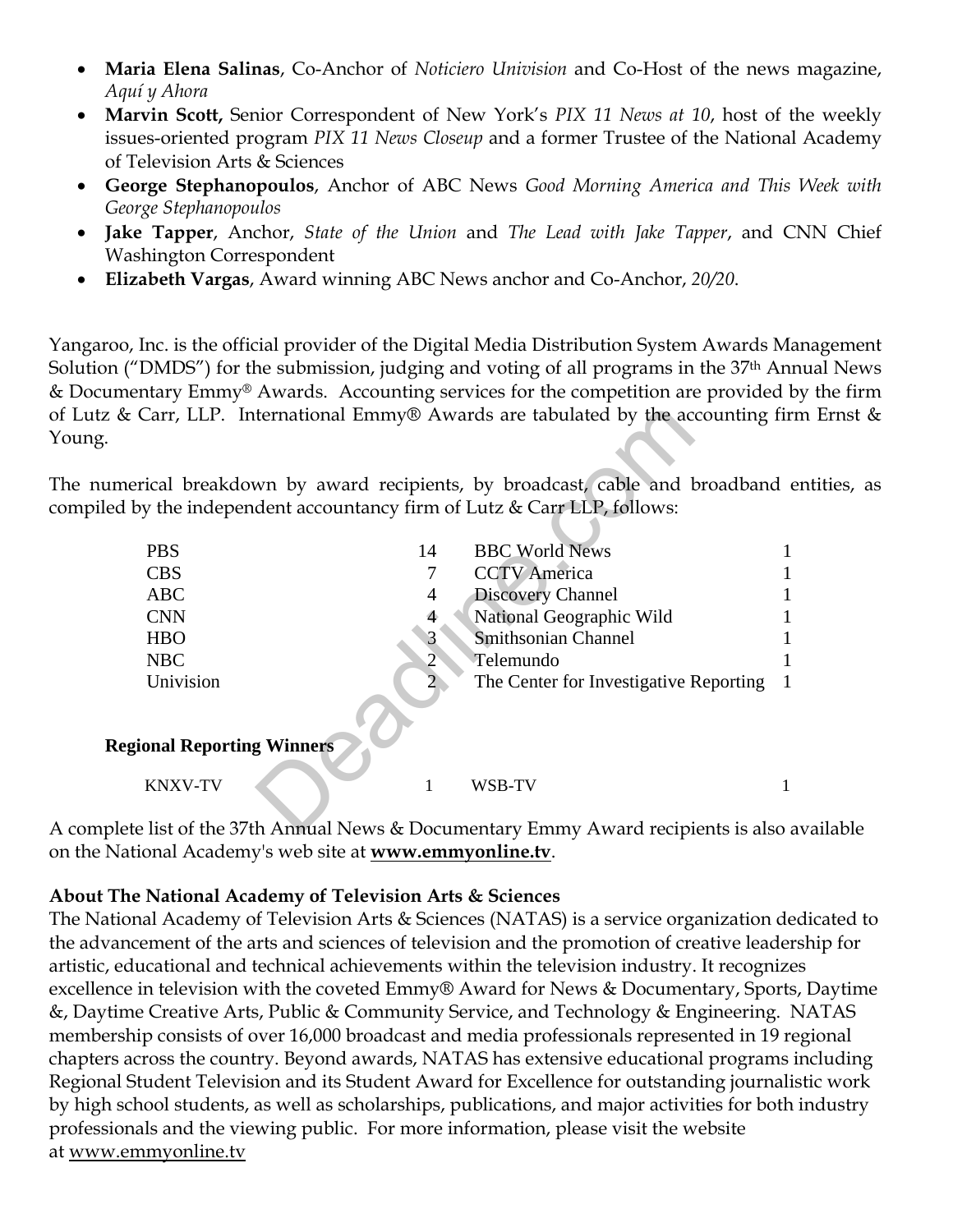- The Emmys on the Web: http://emmyonline.org/

Facebook – https://www.facebook.com/NewsEmmys Twitter – https://twitter.com/newsemmys

NATAS Press Contact: Paul G. Pillitteri SVP, Communications - ppillitteri@emmyonline.tv

For photography of Emmy Awards ceremonies, go to www.bryan-brown.com **Marc Bryan-Brown, 917-744-0700, marc@bryan-brown.com** 

Deadine.com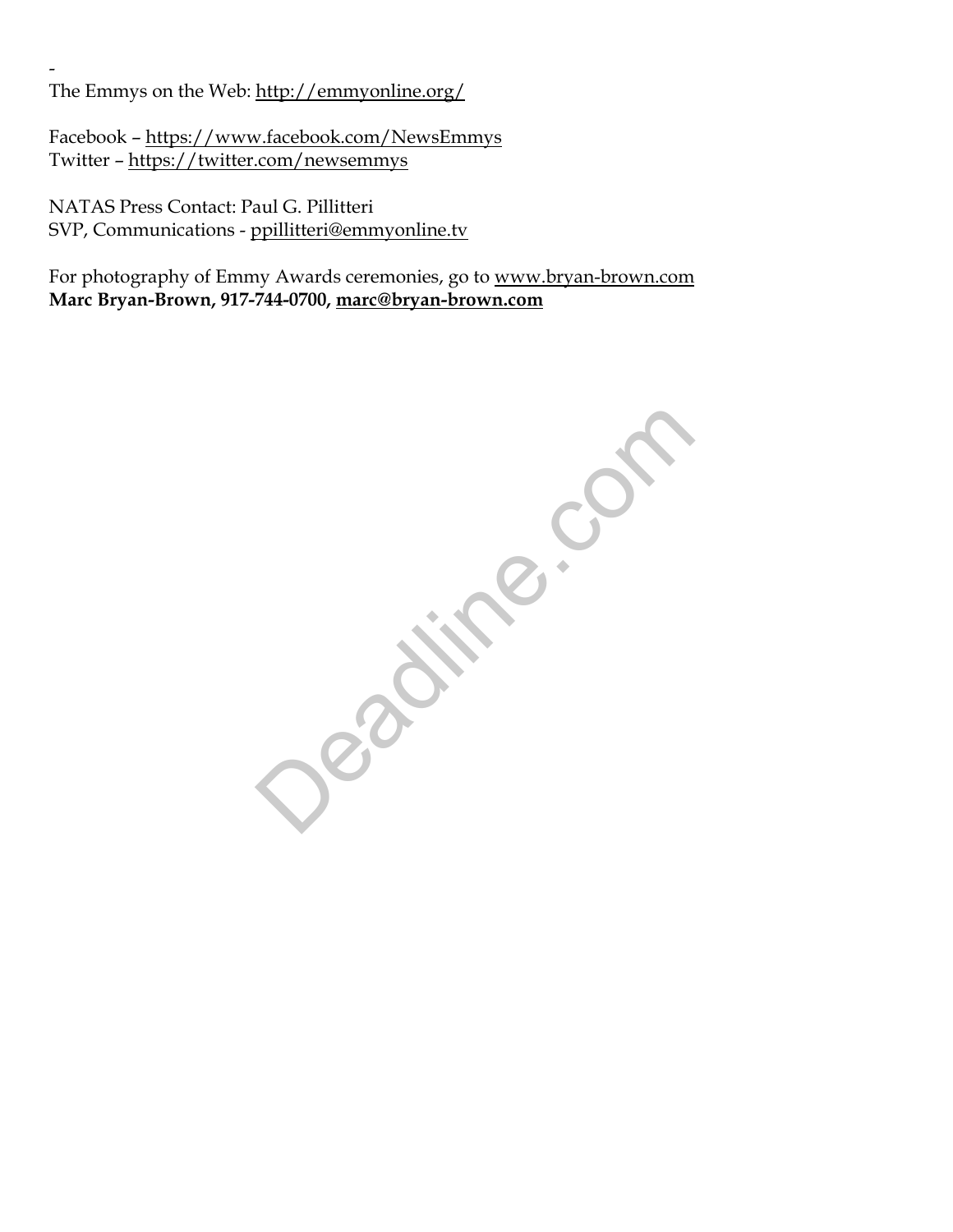### **37th ANNUAL NEWS AND DOCUMENTARY EMMY® AWARDS - WINNERS**

#### **INDEX**

| <b>Regularly Scheduled Newscasts</b>                        |                                                      |
|-------------------------------------------------------------|------------------------------------------------------|
| 2. Outstanding CONTINUING COVERAGE OF A NEWS STORY          | 6<br>6<br>$\overline{7}$<br>$\overline{7}$<br>8<br>8 |
| <b>News Magazines</b>                                       |                                                      |
|                                                             | 9<br>9<br>10                                         |
| <b>Discussion &amp; Analysis</b>                            |                                                      |
| Live Coverage - Long Form                                   |                                                      |
| 13. Outstanding LIVE COVERAGE OF A CURRENT NEWS STORY  11   |                                                      |
| <b>Long Form</b>                                            |                                                      |
|                                                             |                                                      |
|                                                             |                                                      |
| <b>Interview</b>                                            |                                                      |
| <b>Open To All News &amp; Documentary Programs</b>          |                                                      |
|                                                             |                                                      |
| 21. Outstanding SCIENCE AND TECHNOLOGY PROGRAMMING  13      |                                                      |
| <b>Short Documentary</b>                                    |                                                      |
|                                                             |                                                      |
| <b>Best of</b>                                              |                                                      |
|                                                             |                                                      |
|                                                             |                                                      |
| <b>New Approaches to News &amp; Documentary Programming</b> |                                                      |
|                                                             |                                                      |
|                                                             |                                                      |
|                                                             |                                                      |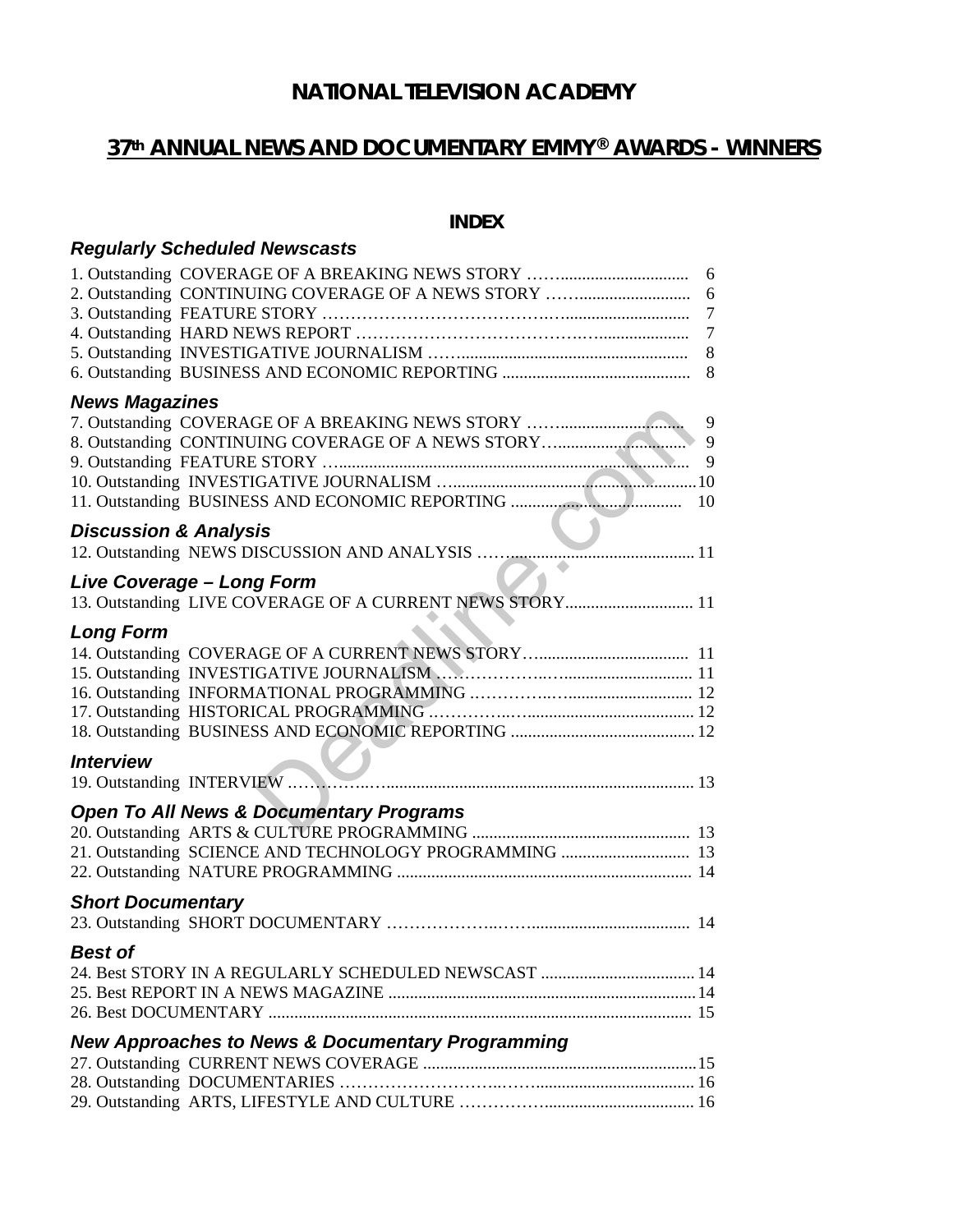# **37th ANNUAL NEWS AND DOCUMENTARY EMMY® AWARDS - WINNERS**

#### **INDEX (continued)**

#### *Craft Categories*

|                             | 33. Outstanding CINEMATOGRAPHY: DOCUMENTARY AND LONG FORM  17    |  |
|-----------------------------|------------------------------------------------------------------|--|
|                             |                                                                  |  |
|                             |                                                                  |  |
|                             |                                                                  |  |
|                             |                                                                  |  |
|                             |                                                                  |  |
|                             | <b>Promotional Announcements</b>                                 |  |
|                             |                                                                  |  |
| <b>Regional Programming</b> |                                                                  |  |
|                             |                                                                  |  |
|                             | 41. Outstanding REGIONAL NEWS STORY: INVESTIGATIVE REPORTING  19 |  |
|                             | <b>Spanish Language Programming</b>                              |  |
|                             | 42. Outstanding NEWSCAST OR NEWS MAGAZINE IN SPANISH  19         |  |
|                             | 43. Outstanding COVERAGE OF A BREAKING NEWS STORY IN SPANISH  20 |  |
|                             |                                                                  |  |
|                             |                                                                  |  |
|                             |                                                                  |  |
|                             |                                                                  |  |
|                             |                                                                  |  |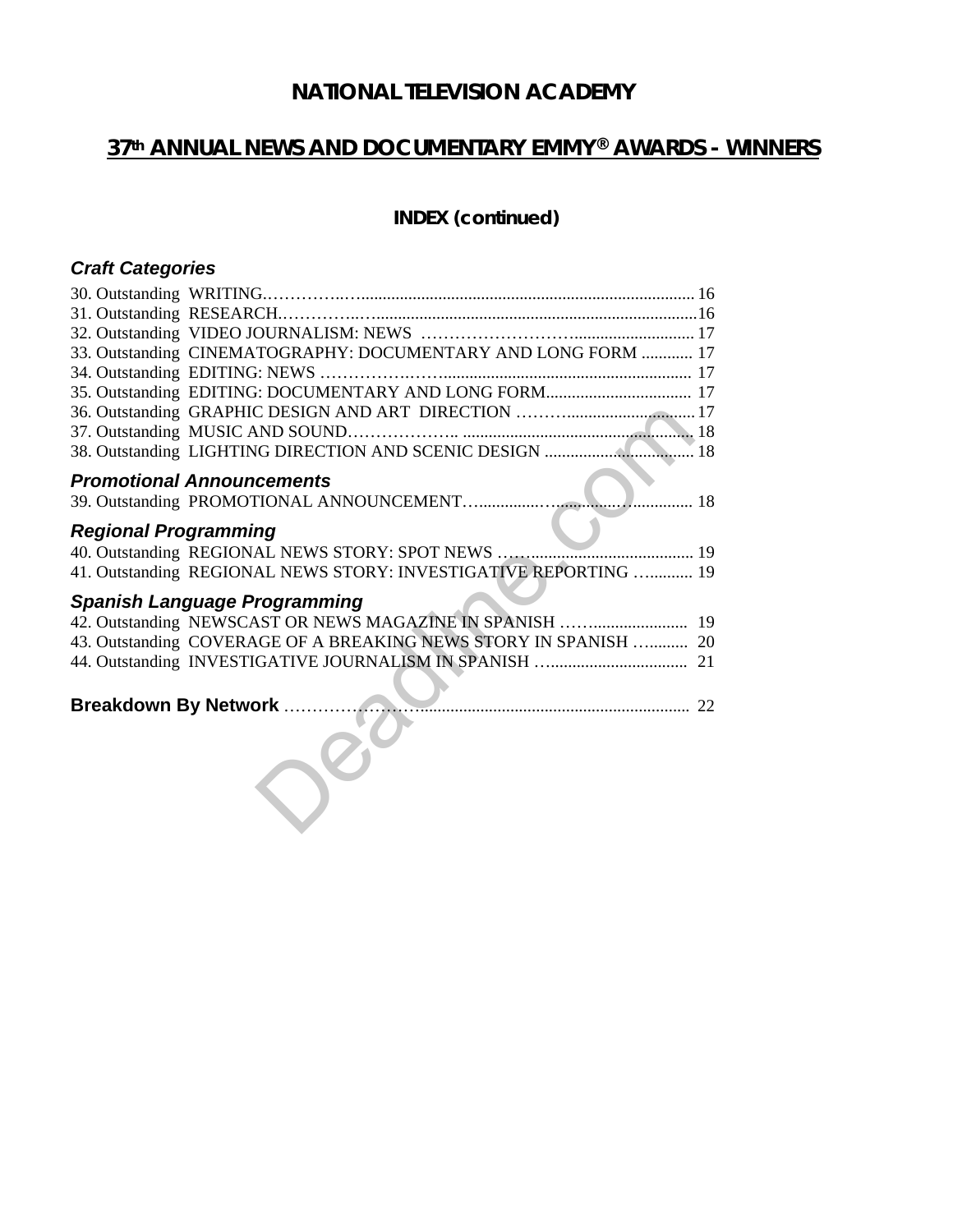#### **37th ANNUAL NEWS AND DOCUMENTARY EMMY® AWARDS – WINNERS**

OUTSTANDING COVERAGE OF A BREAKING NEWS STORY IN A REGULARLY SCHEDULED NEWSCAST

#### Anderson Cooper 360 **CNN**

*Europe's Refugee Crisis – Reports by CNN's Arwa Damon* **Executive Vice President, CNN International**  Tony Maddox **Sr. Vice President Newsgathering, CNN International**  Deborah Rayner **Vice President and Bureau Chief, CNN International**  Thomas Evans **Sr. Directors of Coverage, CNN International**  Kim Norgaard, Cynde Strand, Sarah Sultoon **Directors of Coverage, CNN International**  Carol Jordan, Mitra Mobasherat, Stefan Simons **Executive Producer**  Charlie Moore **Senior Producers**  Susan Chun, Kerry Rubin, Sean Yates **Senior Broadcast Producer**  Kara Kasarijan **Field Producers**  Pete Kavanagh, Brice Laine, Christian Streib, Brent Swails, Gul Tuysuz **Senior International Correspondent**  Arwa Damon **Anchors**  John Berman, Anderson Cooper External, Sarah Sultoon<br>
CNN International<br>
Deasherat, Stefan Simons<br>
1, Sean Yates<br>
Cer<br>
aine, Christian Streib, Brent Swails, Gul Tuysuz<br>
Tespondent<br>
1 Cooper<br>
COOPERAGE OF A NEWS STORY IN A REGU<br>
AST<br>
America<br>
BBC

#### OUTSTANDING CONTINUING COVERAGE OF A NEWS STORY IN A REGULARLY SCHEDULED NEWSCAST

#### **BBC World News America BBC World News**

*Europe's Migrant Crisis* 

**Executive Producer** 

Kate Farrell **Senior Executive Producers**  Andrew Roy, Anna Williams **Senior Broadcast Producer**  Nick Springate **Executive Editor**  Jonathan Munro **Producers**  Darren Conway, Zeynep Erdim, Hasan Kadoni, Goktay Koraltan, Maarten Lernout, Rob Magee, Debbie Randle, Sandra Vsukreski **Chief Foreign Correspondents**  Fergal Keane, Ian Pannell **Reporters**  Damian Grammaticas, Gavin Hewitt, Mark Lowen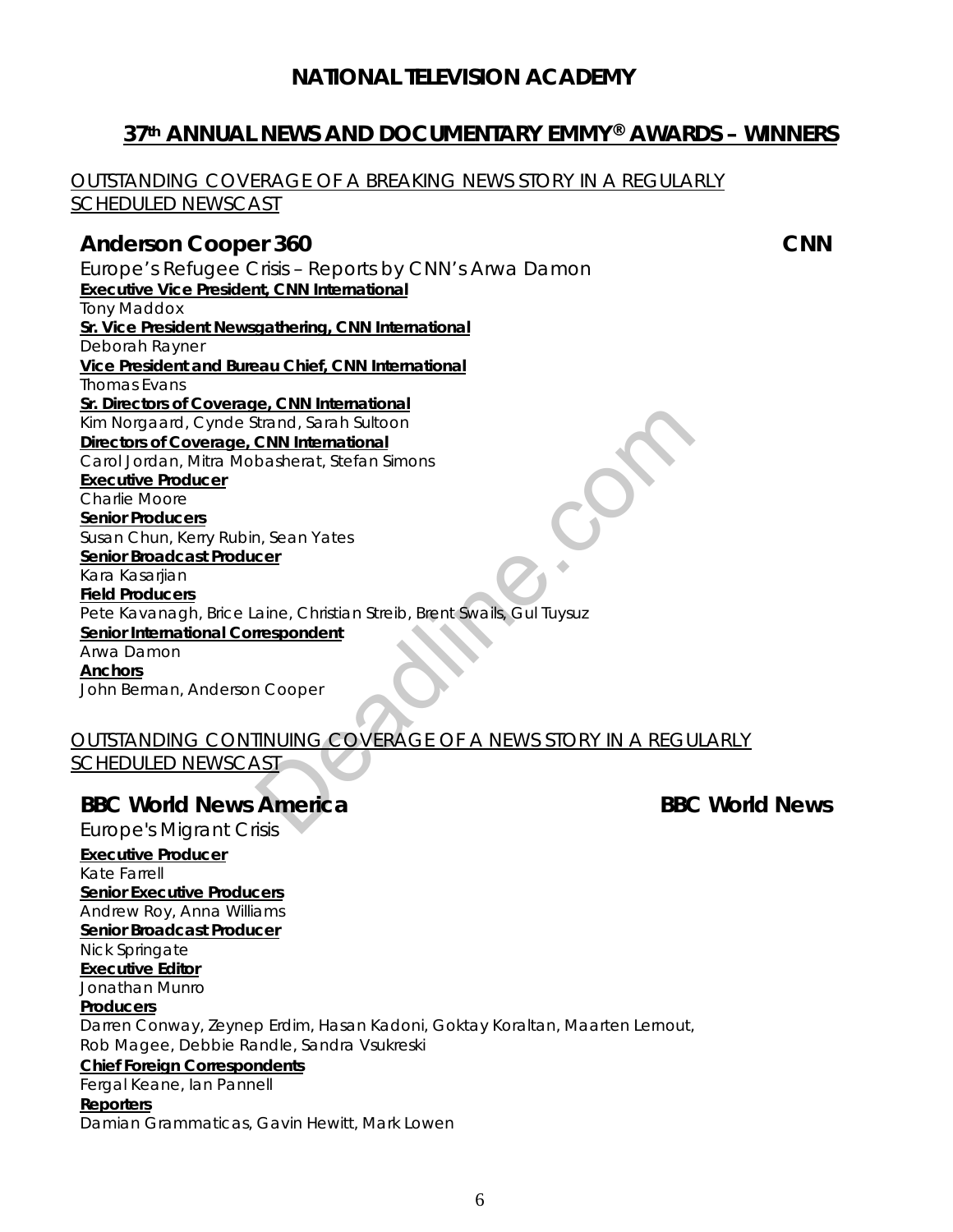#### **37th ANNUAL NEWS AND DOCUMENTARY EMMY® AWARDS – WINNERS**

#### OUTSTANDING FEATURE STORY IN A REGULARLY SCHEDULED NEWSCAST

#### **Nightline ABC**

*A Different Kind of Boyhood* 

#### **Executive Producer**

Roxanna Sherwood **Senior Producer**  Geoff Martz **Producer**  Caren Zucker **Additional Producers**  Durrell Dawson, Adam Desiderio **Correspondent**  John Donvan

#### **AND**

#### **Nightline ABC**

*Brave Face*  **Executive Producer**  Roxanna Sherwood **Senior Producer**  Geoff Martz **Producers**  Ashley Louszko, Ben Newman **Additional Producers**  Ozren Milharcic, Katie Muldowney, Ignacio Torres **Correspondent**  Juju Chang AND<br>Wman<br>Muldowney, Ignacio Torres<br>NEWS REPORT IN A REGULARLY SCHEDULED NEW

#### OUTSTANDING HARD NEWS REPORT IN A REGULARLY SCHEDULED NEWSCAST

#### **Nightline ABC**

*The Unwanted*  **Executive Producer**  Roxanna Sherwood **Senior Producer**  Geoff Martz **Producer**  Christine Romo **Additional Producers**  Roy Garlisi, Sean Keane **Correspondent**  Bob Woodruff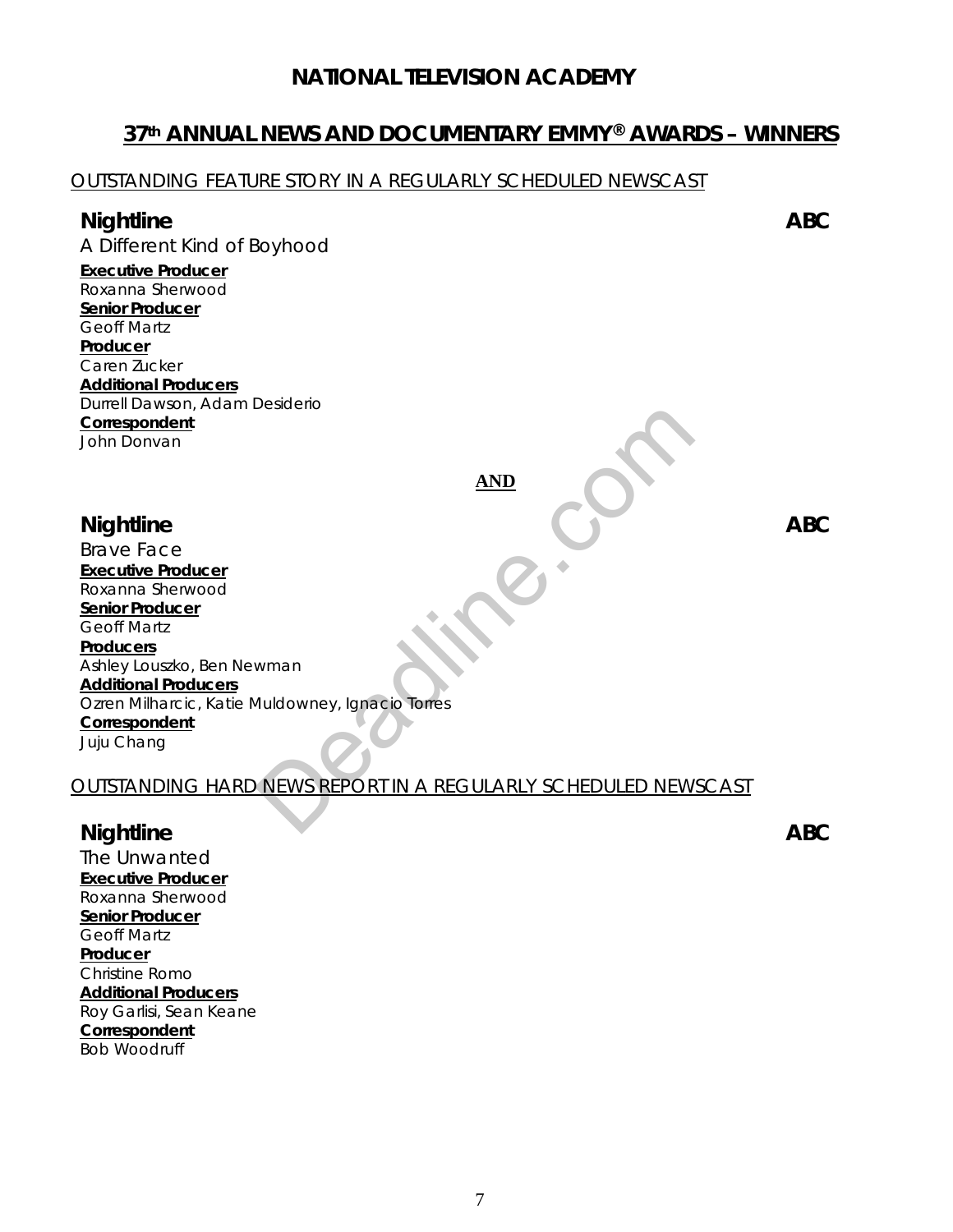#### **37th ANNUAL NEWS AND DOCUMENTARY EMMY® AWARDS – WINNERS**

#### OUTSTANDING INVESTIGATIVE JOURNALISM IN A REGULARLY SCHEDULED NEWSCAST

#### **CBS Evening News with Scott Pelley and CBS This Morning CBS**

*Compounding Pharmacy Fraud* 

#### **Executive Producers**

Steve Capus, Chris Licht **Senior Producers**  Eric Bloom, Peter Burgess **Senior Broadcast Producers**  Kimberly Godwin, Ryan Kadro **Supervising Senior Producer**  Len Tepper **Producer**  Emily Rand **Correspondent**  Jim Axelrod

# OUTSTANDING BUSINESS AND ECONOMIC REPORTING IN A REGULARY SCHEDULED **NEWSCAST** ESS AND ECONOMIC REPORTING IN A REGULARY<br>
Nd The Center for Investigative Reporting<br>
Sher

#### **PBS NewsHour and The Center for Investigative Reporting PBS**

*Deadly Oil Fields* 

**Executive Producer**  Sara Just **Senior Producer**  Richard Coolidge **National Affairs Editor**  Murray Jacobson **Senior Story Editor**  Fernando Diaz **Producers**  Amanda Pike, David Ritsher **Field Producers**  Rachel de Leon, Adithya Sambamurthy

**Reporter** 

Jennifer Gollan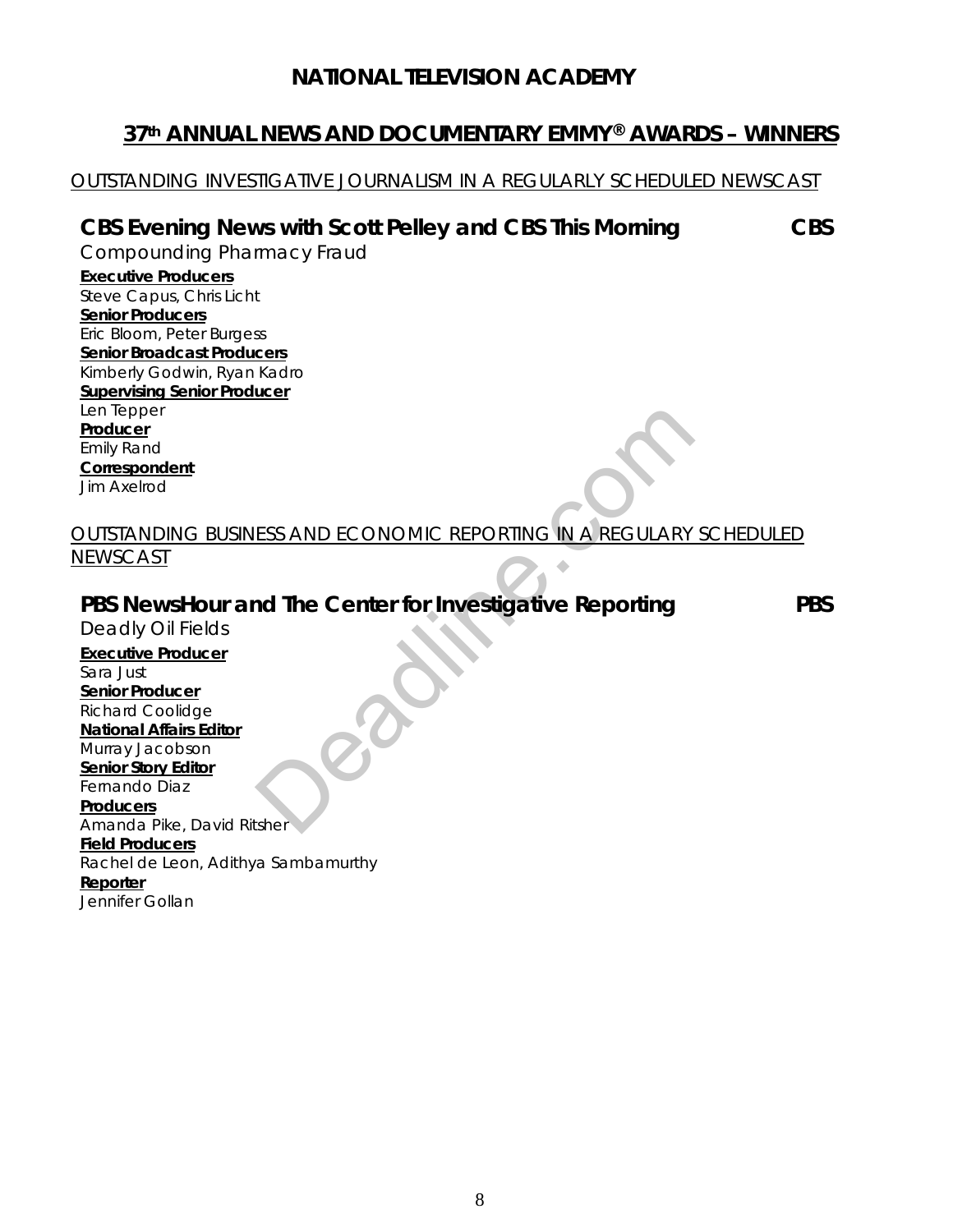#### **37th ANNUAL NEWS AND DOCUMENTARY EMMY® AWARDS – WINNERS**

#### OUTSTANDING COVERAGE OF A BREAKING NEWS STORY IN A NEWS MAGAZINE

#### **60 Minutes CBS**

*The Paris Attacks* 

#### **Executive Producer**  Jeff Fager

**Executive Editor** 

#### Bill Owens

#### **Producers**

Robert G. Anderson, Guy Campanile, Michael H. Gavshon, David M. Levine, Michael Rey, Keith Sharman, Aaron Weisz

#### **Co-Producer**

Peter M. Berman, Francois Bringer, Erin Horan, Warren Lustig, Gabrielle Schonder **Correspondent** 

Scott Pelley

#### OUTSTANDING CONTINUING COVERAGE OF A NEWS STORY IN A NEWS MAGAZINE

#### **FRONTLINE PBS**

*ISIS in Afghanistan* 

**Executive Producer**  Raney Aronson **Executive Producer for Clover Films**  Jamie Doran **Senior Producer**  Dan Edge **Managing Editor**  Andrew Metz **Director:** Najibullah Quraishi ois Bringer, Erin Horan, Warren Lustig, Gabrielle Schonder<br>
FINUING COVERAGE OF A NEWS STORY IN A NEWS<br>
Clover Films<br>
RE STORY IN A NEWS MAGAZINE

#### OUTSTANDING FEATURE STORY IN A NEWS MAGAZINE

*Jen Bricker: When "Can't" is a Four-Letter Word* 

#### **Executive Producers**

Chun Guo, Monna Kashfi, Jing Ma, Yan Mei **Producer**  Sahar Sarshar

**Full Frame CCTV America**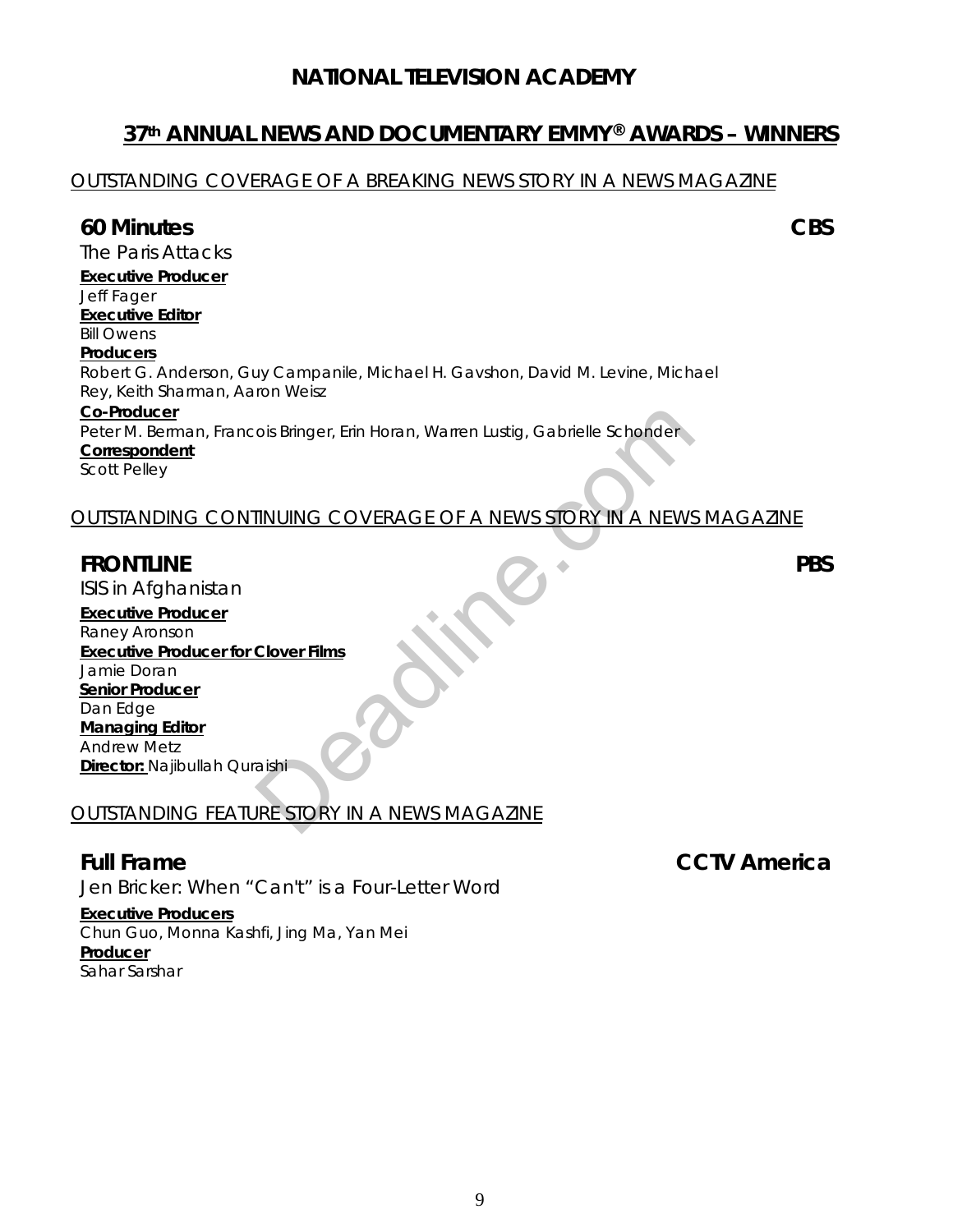#### **37th ANNUAL NEWS AND DOCUMENTARY EMMY® AWARDS – WINNERS**

OUTSTANDING INVESTIGATIVE JOURNALISM IN A NEWS MAGAZINE

#### **60 Minutes CBS**

*Confidential Informants* 

**Executive Producer**  Jeff Fager **Executive Editor**  Bill Owens **Producer**  Shari Finkelstein **Co-Producers**  Robert J. Shattuck, Nieves Zuberbuhler **Correspondent**  Lesley Stahl

# OUTSTANDING BUSINESS AND ECONOMIC REPORTING IN A NEWS MAGAZINE ESS AND ECONOMIC REPORTING IN A NEWS MAGNET

#### **60 Minutes CBS**

*The Swiss Leaks* 

**Executive Producer**  Jeff Fager **Executive Editor**  Bill Owens **Producers**  Habiba Nosheen , Ira Rosen **Co-Producer** 

Patrick Lee **Correspondent**  Bill Whitaker

#### OUTSTANDING NEWS DISCUSSION AND ANALYSIS

#### Anderson Cooper 360 **CNN**

*#BeingThirteen: Inside the Secret World of Teens*  **Executive Producer**  Charlie Moore **Senior Producer**  Kerry Rubin **Senior Broadcast Producer**  Kara Kasarjian **Supervising Producer**  Chuck Hadad **Producers**  Vivek Kemp, Gabriel Kinder, Elise Miller, Jon Reyes, Elisa Roupenian, Rachel Schleifstein, Devna Shukla **Anchor**  Anderson Cooper

10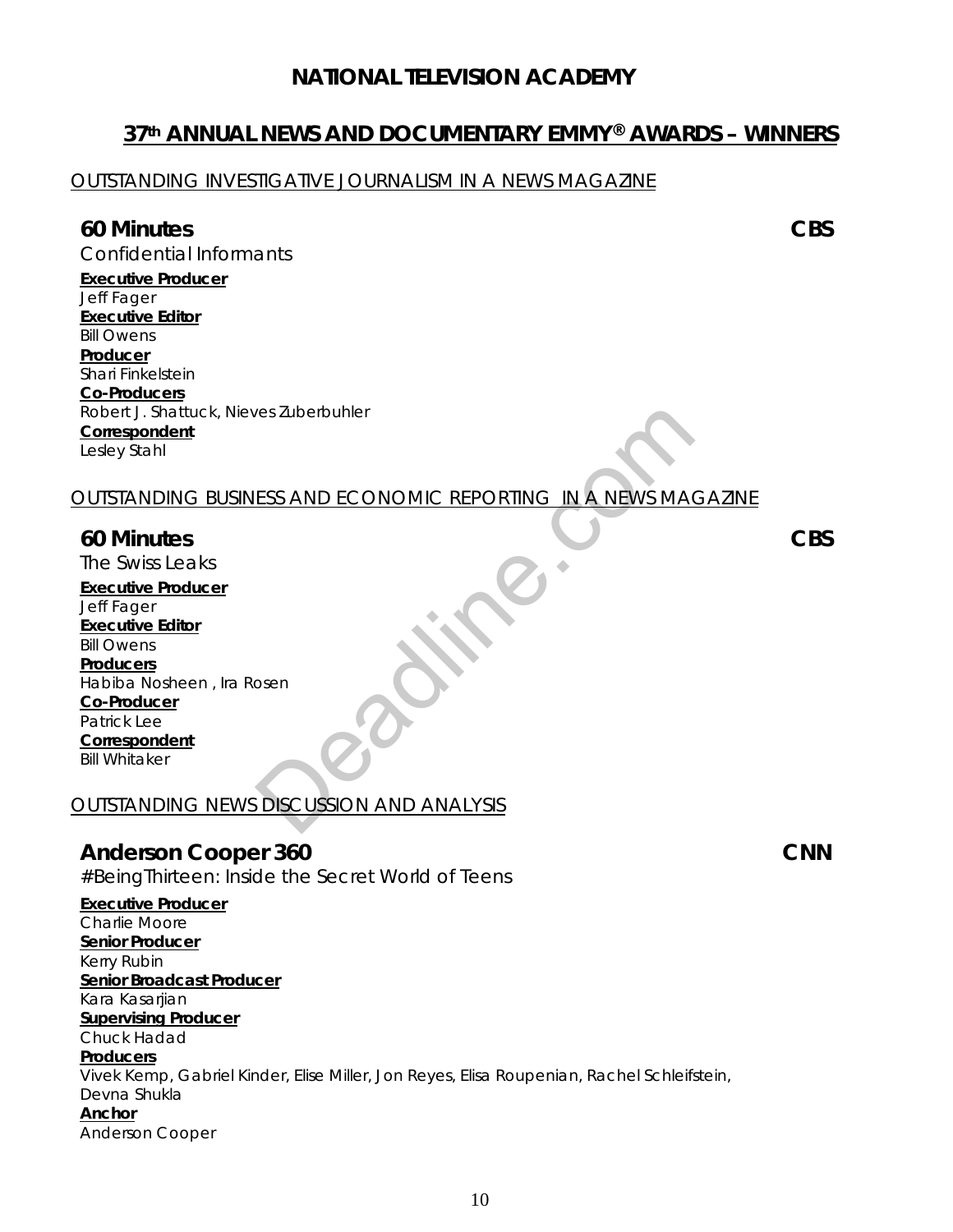#### **37th ANNUAL NEWS AND DOCUMENTARY EMMY® AWARDS – WINNERS**

OUTSTANDING LIVE COVERAGE OF A CURRENT NEWS STORY – LONG FORM

#### **NBC News Specials & MSNBC NBC**

*Supreme Court Decision on Same Sex Marriage*  **Executive Producers**  Bob Epstein, Yvette Miley **Producers**  Rashida Jones, Candace Kuo, Bernie Lubell, Neil O'Brien, Meaghan O'Connor, Michelle Perry, Matt Pitzer, Katie Primm, Stephanie Psyllos

**Director** 

Jim Gaines **Anchors**  Savannah Guthrie, Matt Lauer, Thomas Roberts **Correspondents**  Peter Alexander, Ari Melber, Chuck Todd, Pete Williams Exace OF A CURRENT NEWS STORY - LONG FORM

#### OUTSTANDING COVERAGE OF A CURRENT NEWS STORY – LONG FORM

#### **FRONTLINE PBS**

*Outbreak*  **Executive Producer**  David Fanning **Deputy Executive Producer**  Raney Aronson **Series Senior Editor**  Andrew Metz **Producer** Sasha Joelle Achilli **Director/Producer**  Dan Edge

#### OUTSTANDING INVESTIGATIVE JOURNALISM – LONG FORM

#### **FRONTLINE PBS**

*My Brother's Bomber*  **Executive Producer**  Raney Aronson **Managing Editor**  Andrew Metz **Co-Producers**  Timothy Grucza, Brian Funck **Director/Producer**  Ken Dornstein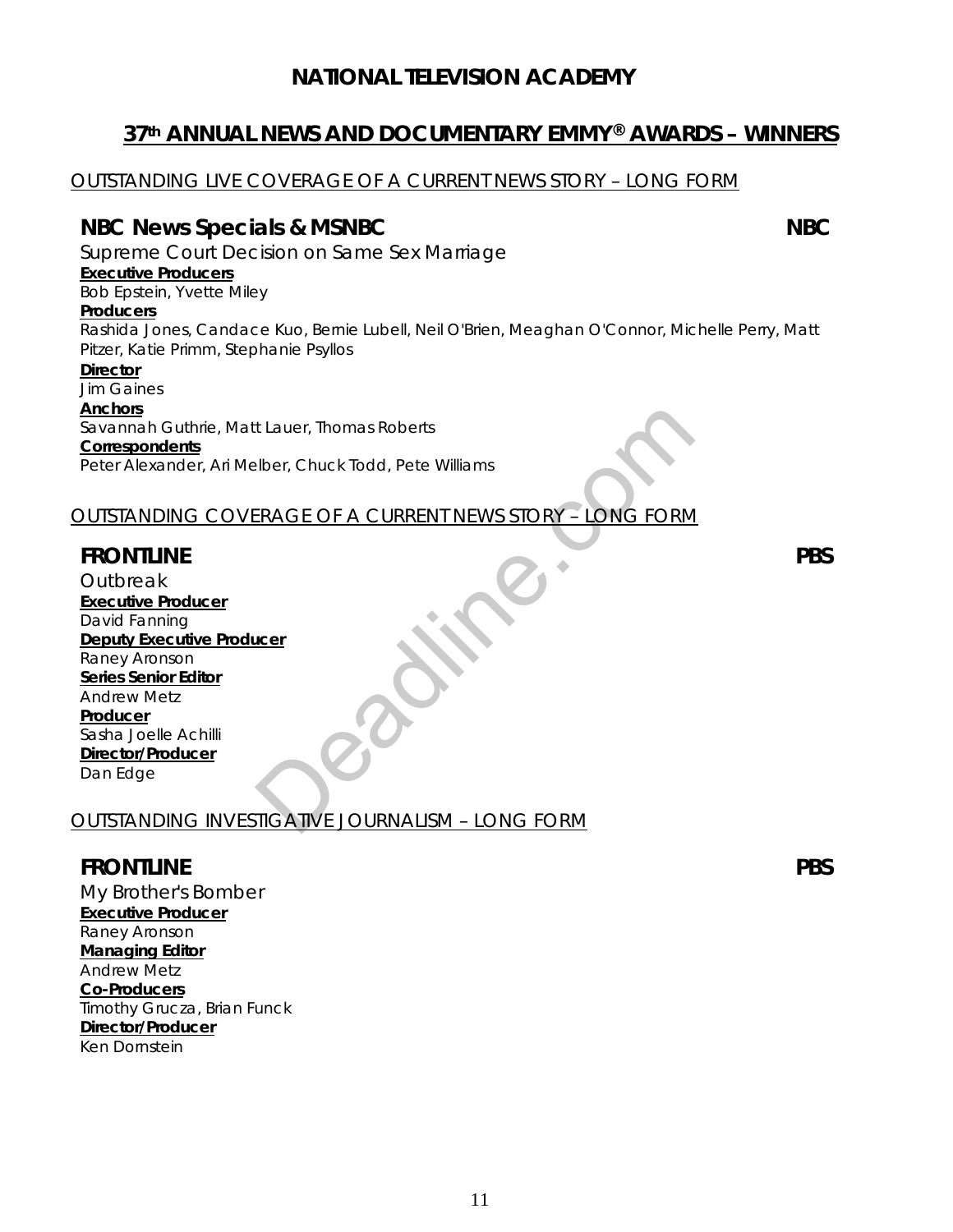#### **37th ANNUAL NEWS AND DOCUMENTARY EMMY® AWARDS – WINNERS**

OUTSTANDING INFORMATIONAL PROGRAMMING – LONG FORM

#### **FRONTLINE PBS**

*Gunned Down: The Power of the NRA* 

**Executive Producer**  David Fanning **Deputy Executive Producer**  Raney Aronson **Series Senior Editor**  Andrew Metz **Director/Producer**  Michael Kirk **Producer/Reporter**  Jim Gilmore **Producer**  Mike Wiser

#### OUTSTANDING HISTORICAL PROGRAMMING – LONG FORM

#### **HBO Documentary Films HBO**

*Night Will Fall* 

**Executive Producers**  Stephen Frears, Richard Melman, James Packer **Producers**  Sally Angel, Brett Ratner **Director**  André Singer **Co-Producers**  Philippa Kowarsky, Signe Byrge Sørensen RICAL PROGRAMMING - LONG FORM<br>Ty Films<br>I Melman, James Packer<br>T<br>ESS AND ECONOMIC REPORTING - LONG FORM

OUTSTANDING BUSINESS AND ECONOMIC REPORTING – LONG FORM

#### **Independent Lens PBS**

*The Homestretch*  **Executive Producers**  Justine Nagan, Gordon Quinn, Andrew Schwertfeger, Lois Vossen, Sally Jo Fifer **Producers/Directors**  Anne de Mare, Kirsten Kelly **Supervising Producer**  Richard O'Connell **Co-Producer**  Katie Taber

12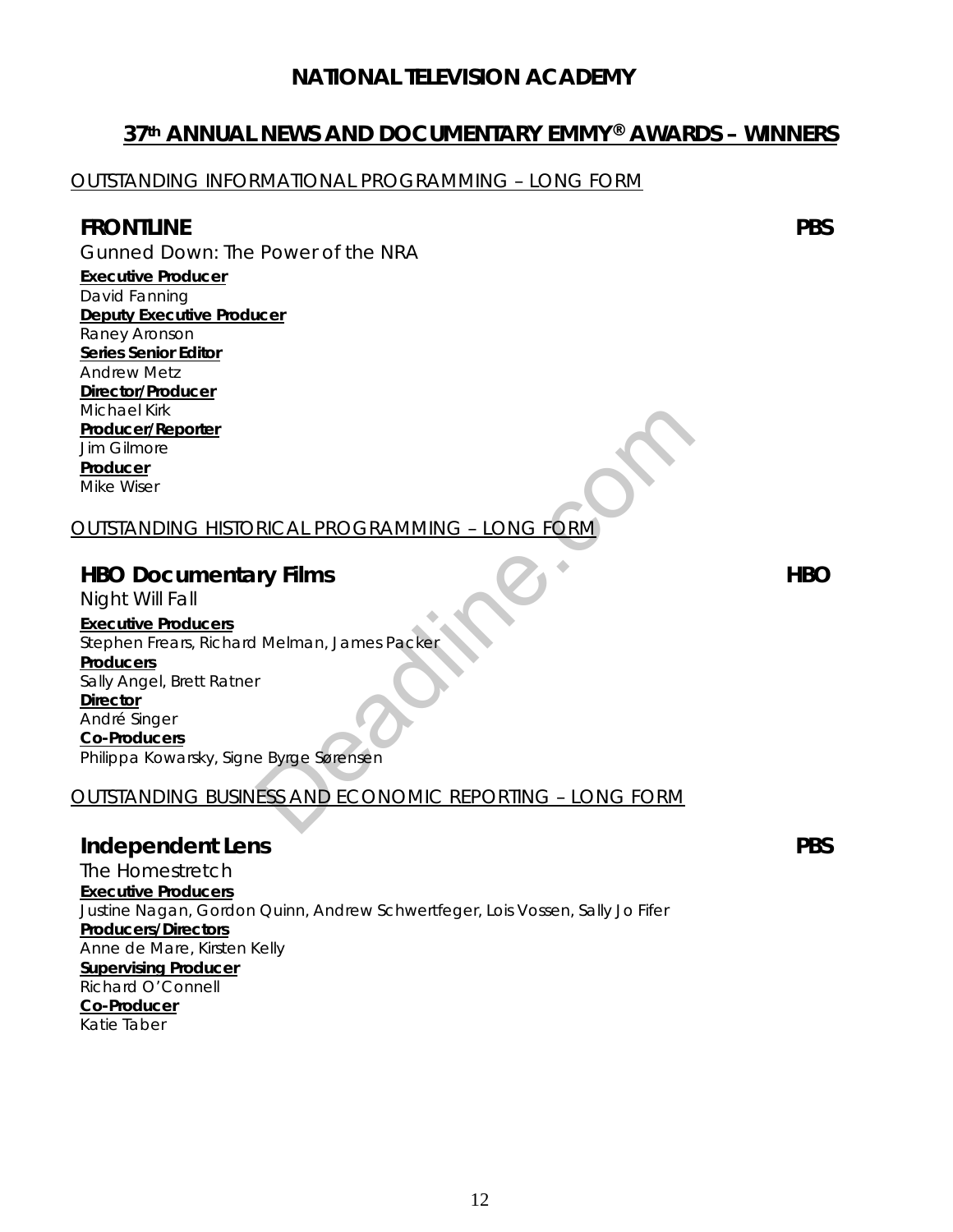#### **37th ANNUAL NEWS AND DOCUMENTARY EMMY® AWARDS – WINNERS**

#### OUTSTANDING INTERVIEW

#### **Dateline NBC** NBC

*The Cosby Accusers Speak*  **Senior Executive Producer of Primetime News**  David Corvo **Executive Producer**  Elizabeth Cole **Senior Broadcast Producer**  Adam Gorfain

#### **Senior Producer**  Ellen Mason

**Supervising Editorial Producer** 

Marianne Haggerty

**Producers** 

Liz Brown Kuriloff, Rob Buchanan, Sue Simpson

#### **Additional Producers**

Rob Allen, Deb E. Brown, Bruce Burger, Justin Cece, Jeff Coe, Jessica deVera, Karen Israel, David Ketterling, Deborah Kim, Michelle Madigan, Terrell Tangonan, Alvaro Trenchi, Irene Trullinger, Don Vass

#### **Correspondent**

Kate Snow

#### OUTSTANDING ARTS & CULTURE PROGRAMMING

#### **HBO Documentary Films HBO HBO**

*Very Semi-Serious: A Partially Thorough Portrait of New Yorker Cartoonists* **Executive Producers**  Sheila Nevins, Regina K. Scully, Deborah Shaffer, Bruce Sinofsky **Senior Producer**  Mariann, Sue Simpson<br>
The Burger, Justin Cece, Jeff Coe, Jessica deVera, Kare<br>
The Nim, Michelle Madigan, Terrell Tangonan, Alvaro Trench<br>
Statistics: CULTURE PROGRAMMING<br>
The Partially Thorough Portrait of New Yorker Cart

Sara Bernstein **Producer**  Davina Pardo **Co-Producer**  Joanna Sokolowski **Director / Producer**  Leah Wolchok

#### OUTSTANDING SCIENCE AND TECHNOLOGY PROGRAMMING

**Twice Born: Stories From The Special Delivery Unit PBS Executive Producer/ Producer/Director**  Monica Lange **Executive Producers for PBS**  Beth Hoppe, Bill Gardner **Co-Producer**  Bonnie Cutler-Shear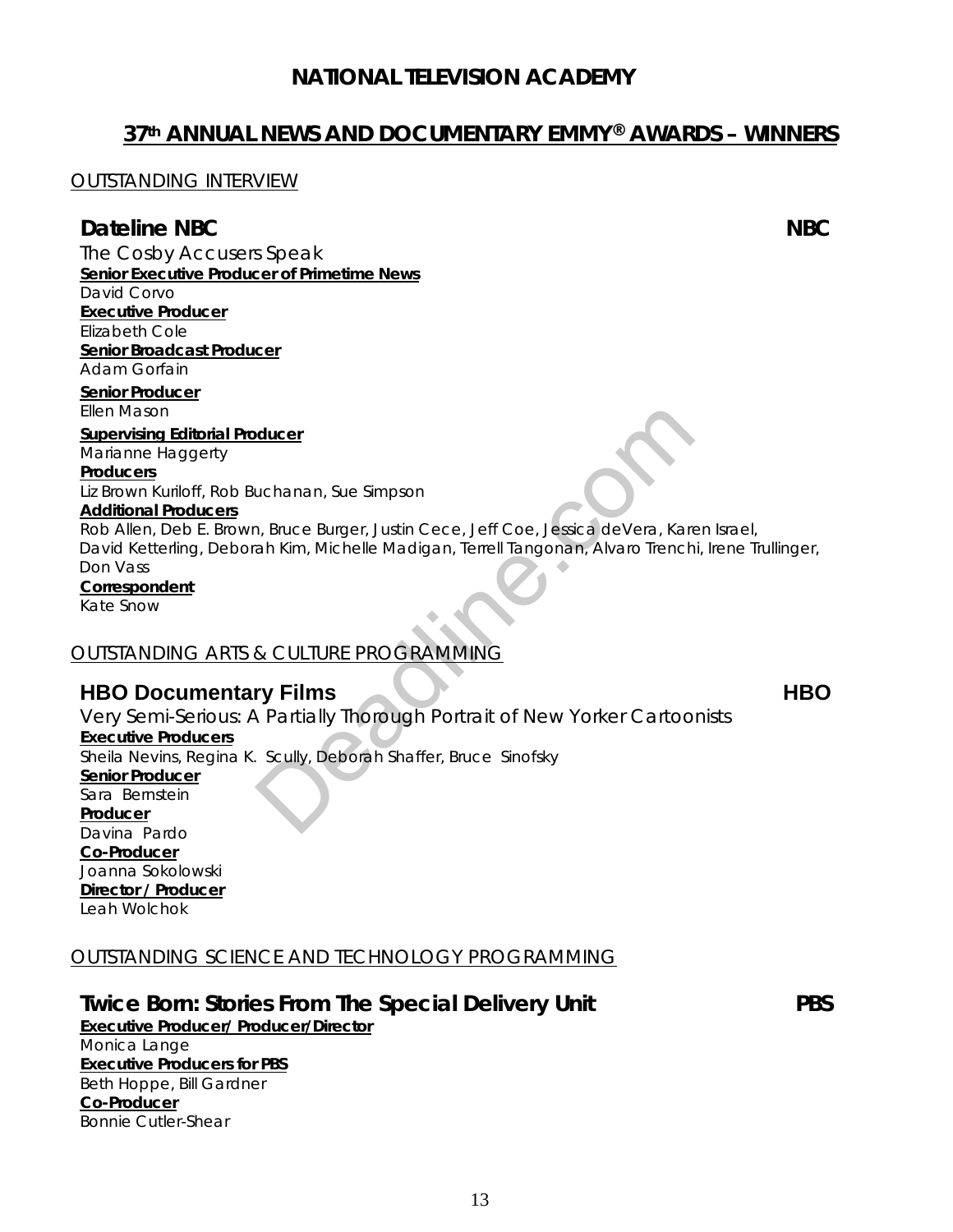#### **37th ANNUAL NEWS AND DOCUMENTARY EMMY® AWARDS – WINNERS**

#### OUTSTANDING NATURE PROGRAMMING

#### **David Attenborough's Rise of Animals Smithsonian Channel**

**Producer**  Anthony Geffen **Executive Producer for Smithsonian**  David Royle **Director**  David Lee  **Presenter**  David Attenborough

#### OUTSTANDING SHORT DOCUMENTARY

#### **HBO Documentary Films HBO**

*Tashi and the Monk* 

**Director**  Johnny Burke **Director / Producer**  Andrew Hinton

#### BEST STORY IN A REGULARLY SCHEDULED NEWSCAST

#### **CBS Sunday Morning CBS**

 *Water, Water*  **Executive Producer**  Rand Morrison **Senior Producers**  Gavin Boyle, Amy Rosner, Jason Sacca **Producers**  Sari Aviv, David Small **Correspondent**  Lee Cowan T DOCUMENTARY<br>
TY Films<br>
ULARLY SCHEDULED NEWSCAST<br>
ning<br>
er, Jason Sacca

#### BEST REPORT IN A NEWS MAGAZINE

#### **FRONTLINE PBS**

*ISIS in Afghanistan* 

**Executive Producer**  Raney Aronson **Executive Producer for Clover Films**  Jamie Doran **Senior Producer**  Dan Edge **Managing Editor**  Andrew Metz **Director**  Najibullah Quraishi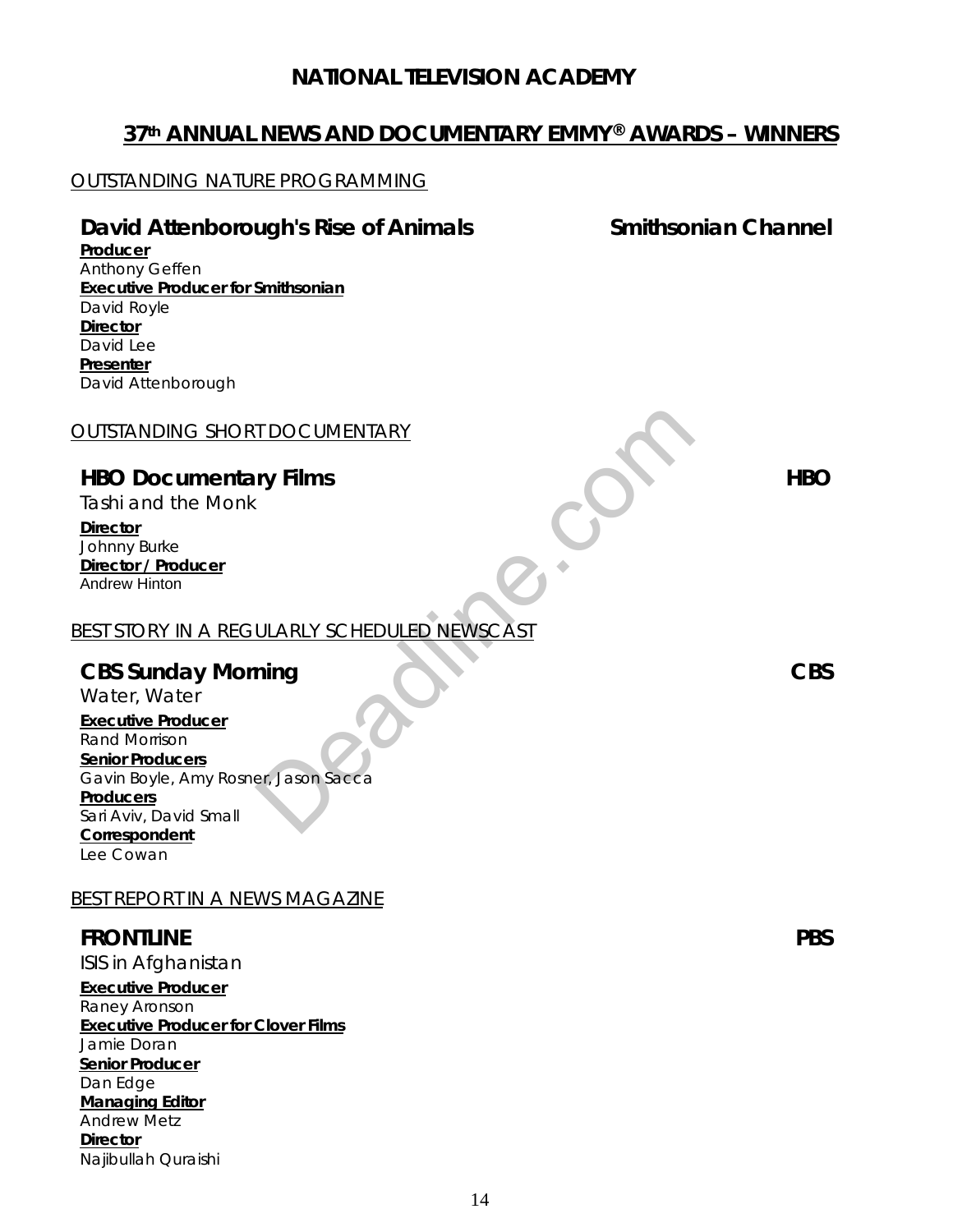#### **37th ANNUAL NEWS AND DOCUMENTARY EMMY® AWARDS – WINNERS**

#### BEST DOCUMENTARY

#### **POV PBS**

*Cutie and the Boxer*  **Executive Producers**  Kiki Miyake, Simon Kilmurry, Chris White **Producers**  Patrick Burns, Lydia Dean Pilcher, Sierra Pettengill **Director**  Zachary Heinzerling

#### NEW APPROACHES: CURRENT NEWS COVERAGE

**Executive Producer- Radio** 

**Executive Producer**  Amanda Pike

**The Dead Unknown The Center for Investigative Reporting** 

Kevin Sullivan **Senior Producer- Radio**  Esther Kaplan **Manging Editor**  Amy Pyle **Senior Story Editor**  Fernando Diaz **Show Story Editor- Radio**  Taki Telonidis **Executive Editor- Radio**  Susanne Reber **Editorial Director**  Robert Salladay **Producer/ Director**  Michael I. Schiller **Radio Producers**  Delaney Hall, Michael Montgomery, Ike Sriskandarajah **Motion Graphics Artist**  Zachary Medow **Videographer**  Ariane Wu **Co-Producer**  Rachel de Leon **Data Reporters**  Michael Corey, Jennifer LaFleur, Emmanuel Martinez, Allison McCartney, Julia Smith **Director of Photography/ Videojournalist**  Scott Anger **Radio Reporter**  John Carlos Frey **Host, Radio**  Al Letson **Reporter**  George Schulz CURRENT NEWS COVERAGE<br>
The Center for Investigation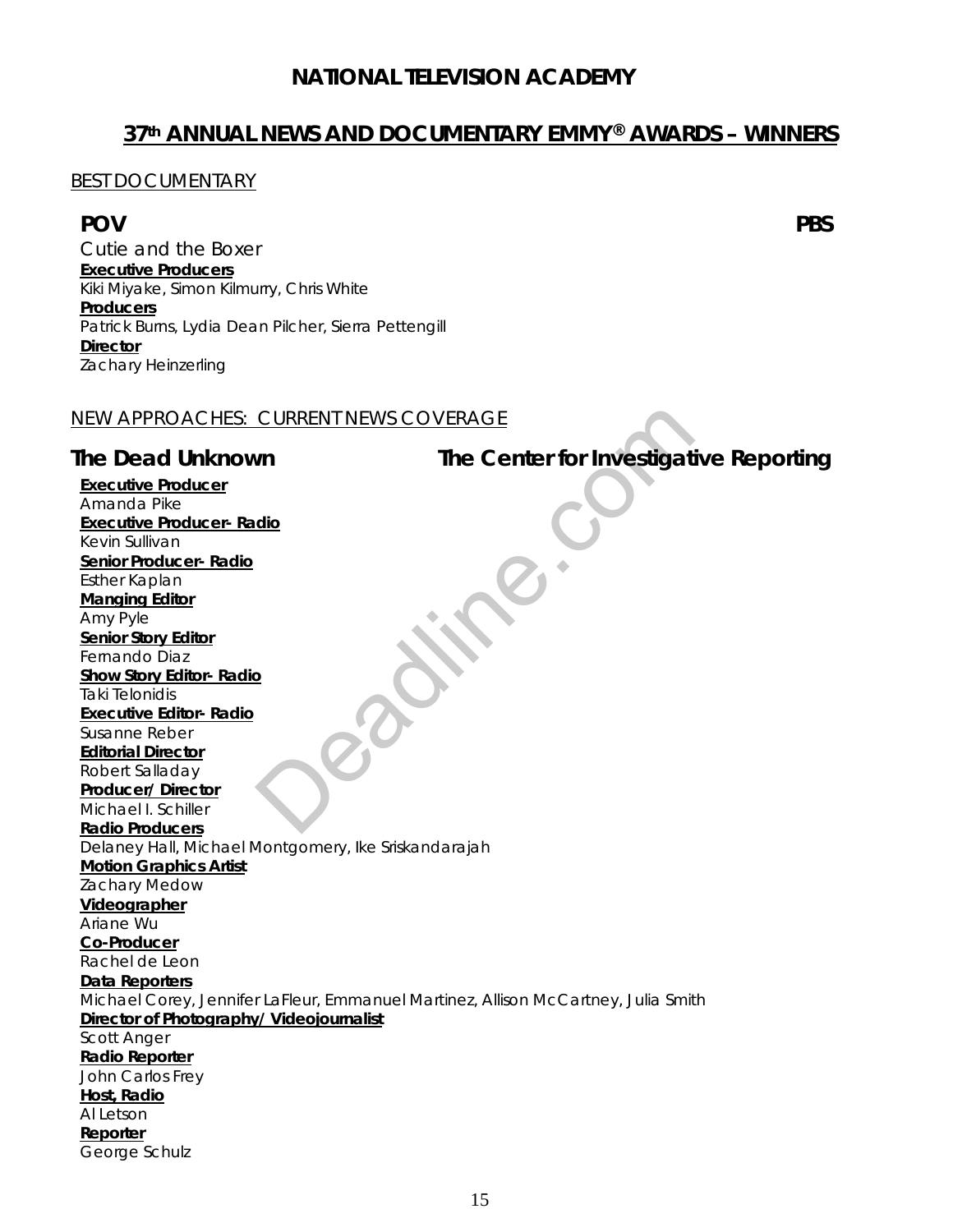#### **37th ANNUAL NEWS AND DOCUMENTARY EMMY® AWARDS – WINNERS**

#### NEW APPROACHES: DOCUMENTARIES

#### **FRONTLINE PBS**

*Inheritance*  **Executive Producer**  Raney Aronson **Managing Editor**  Andrew Metz **Creative Director/UI & UX Design**  Jeff Soyk **Developer**  Ly Chheng **Lead Developer**  Chris Amico **Managing Editor, Digital**  Sarah Moughty **Producer/Writer/Creative Director**  Michelle Mizner **Sound Design**  Kenzie Audette

#### NEW APPROACHES: ARTS, LIFESTYLE AND CULTU

#### **POV PBS**

*StoryCorps Shorts: Traffic Stop* **Executive Producers**  Donna Galeno, Dave Isay, Lizzie Jacobs, Simon Kilmurry, Adnaan Wasey, Chris White **Producer**  Rachel Hartman **Audio Producer**  Jud Esty-Kendall **Directors**  Gina Kamentsky, Julie Zammarchi <u>I</u><br> **ARTS, LIFESTYLE AND CULTURE**<br> **CARTS, LIFESTYLE AND CULTURE**<br> **CARTS, LIFESTYLE AND CULTURE**<br> **CARTS, LIFESTYLE AND CULTURE**<br> **CARTS, LIFESTYLE AND CULTURE**<br> **CARTS AND CULTURE** 

#### OUTSTANDING WRITING

#### **60 Minutes CBS**

*A Crime Against Humanity*  **Writers**  Katie Kerbstat, Scott Pelley, Nicole Young

#### OUTSTANDING RESEARCH

#### **FRONTLINE PBS**

*My Brother's Bomber*  **Researcher**  Ken Dornstein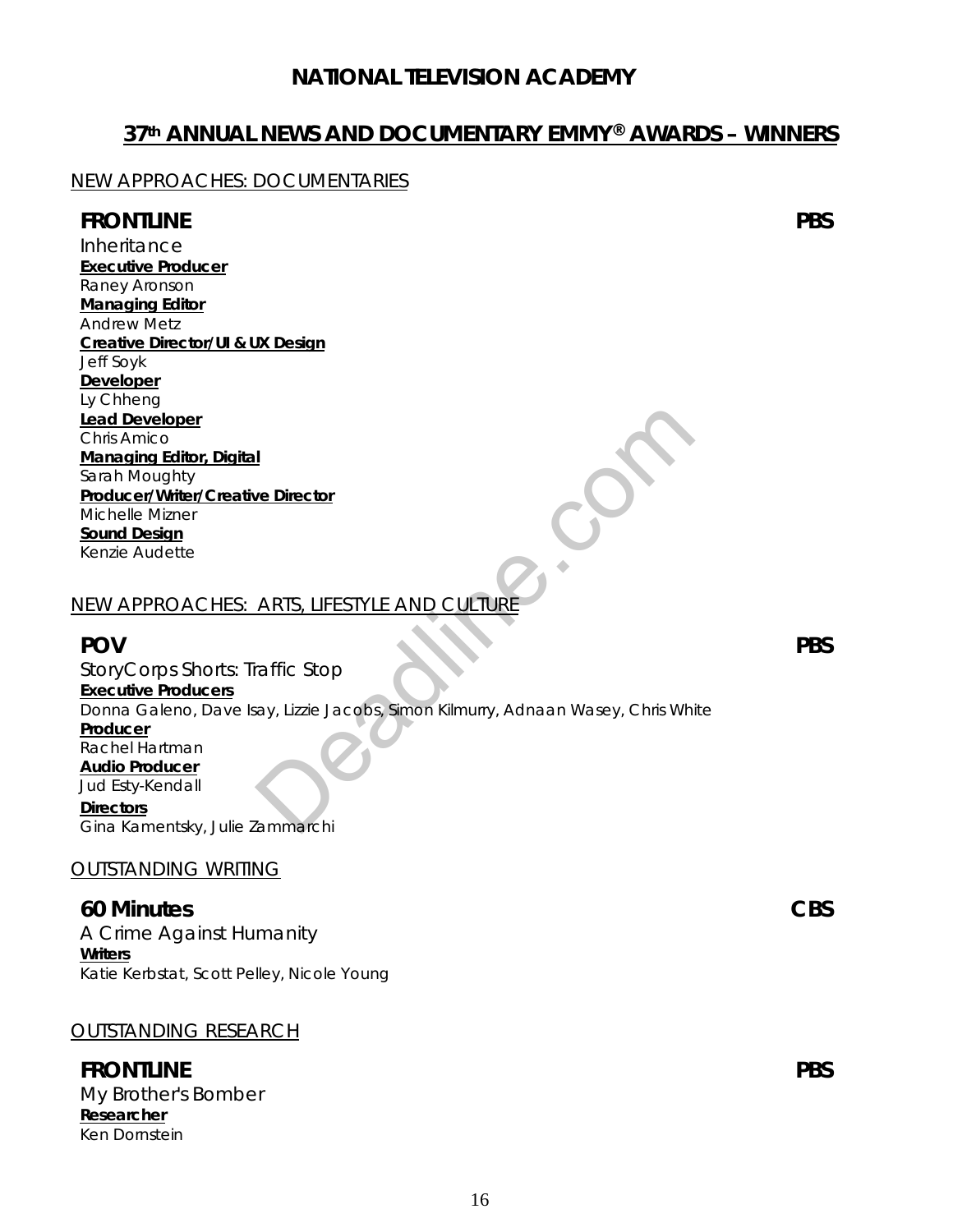#### **37th ANNUAL NEWS AND DOCUMENTARY EMMY® AWARDS – WINNERS**

#### OUTSTANDING VIDEO JOURNALISM: NEWS

#### **ABC News Digital ABC**

*Dead Horse Bay: New York's Hidden Treasure Trove of Trash*  **Videojournalists**  Evan Simon, Olivia Smith, Louise Dewast

#### OUTSTANDING CINEMATOGRAPHY: DOCUMENTARY AND LONG FORM

#### Wild Yellowstone **National Geographic Wild** *Frozen Frontier*  **Director of Photography**  Curt Morgan **Cinematographers**  Dawson Dunning, John Shier OUTSTANDING EDITING: NEWS **60 Minutes CBS** *A Crime Against Humanity*  **Editor**  Jorge J. Garcia OUTSTANDING EDITING: DOCUMENTARY AND LONG FORM **CNN Films CNN**  *Life Itself*  **Editors**  Steve James, David E. Simpson OUTSTANDING GRAPHIC DESIGN AND ART DIRECTION Shier<br>
IG: NEWS<br>
IMARITY<br>
UG.: DOCUMENTARY AND LONG FORM<br>
Simpson<br>
NUG PECCN AND ART PIPECTON

**Valley Uprising Discovery Channel Discovery Channel** 

**Motion Graphics**  Barry Thompson **Additional Motion Graphics**  Marty Blumen, Eric Bucy, Sari Jones, Wesley Meeks, Mark Palkoski, Greg Twigg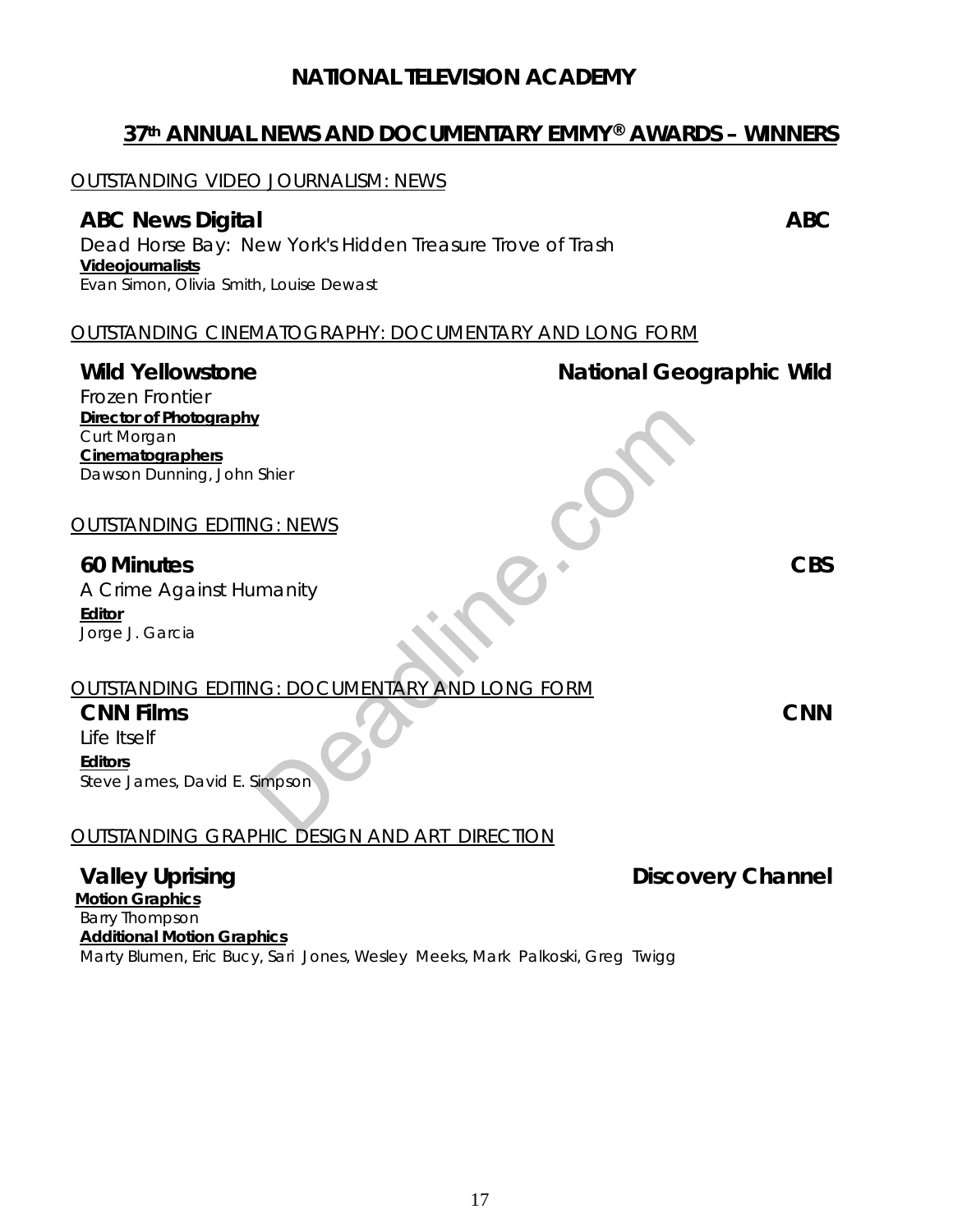#### **37th ANNUAL NEWS AND DOCUMENTARY EMMY® AWARDS – WINNERS**

#### OUTSTANDING MUSIC AND SOUND **Nature PBS**  *The Last Orangutan Eden*  **Sound Recordist**  Nimmida Pontecorvo **Sound Editor**  Len Delorey **Re-recording Mixer**  Ed Campbell **Composer**  David Mitcham **Supervising Sound Editor**  Scot B. Charles OUTSTANDING LIGHTING DIRECTION AND SCENIC DESIGN **The Mystery of Matter: Search for the Elements PBS Production Designer**  Katha Seidman **Director of Photography**  Gary Henoch OUTSTANDING PROMOTIONAL ANNOUNCEMENT **The Seventies CNN**  *The Seventies Campaign*  **Chief Marketing Officer**  Allison Gollust **Senior Vice President**  Rick Lewchuk **Vice President**  Whit Friese **Sr. Design Director**  Robert Poulton **Sr. Director Production**  Dan Brown **Creative Director**  Sean Houston **Account Director**  Lara Hurst **Senior Writer/Producer**  John Dance **Assistant Design Director**  ING DIRECTION AND SCENIC DESIGN<br>atter: Search for the Elements<br>L<br>MOTIONAL ANNOUNCEMENT<br>paign

Edward Reid

Julie Bitton **Asset Manager**  Denise Patierno

**Production Manager**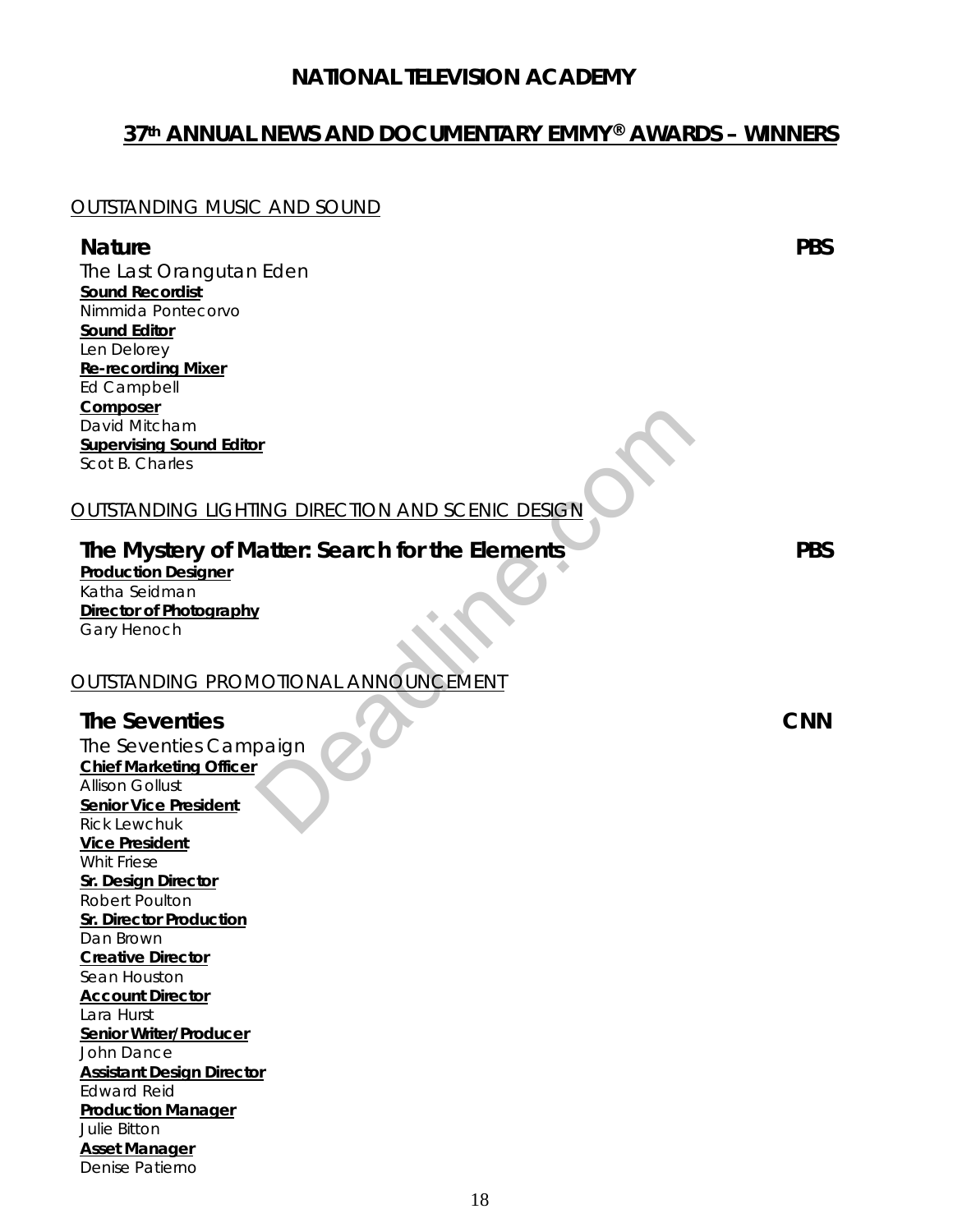#### **37th ANNUAL NEWS AND DOCUMENTARY EMMY® AWARDS – WINNERS**

#### OUTSTANDING REGIONAL NEWS STORY: SPOT NEWS

#### WSB-TV News (Atlanta, Georgia) **WSB-TV** WSB-TV

*Forsyth County Courthouse Shooting*  **Reporter**  Mike Petchenik **Photojournalist**  Dana Mosley **News Director**  Mike Dreaden

#### OUTSTANDING REGIONAL NEWS STORY: INVESTIGATIVE REPORTING

#### **KNXV-TV News (Phoenix, Arizona) KNXV-TV**

*Arizona's Dental Dangers*  **Producer**  Shawn Martin **Photojournalist**  Gerry Watson **Investigative Reporter**  David Biscobing **Editor:**  Rick Olivares **OUTSTANDING REGIONAL NEWS STORY: INVESTIGATIVE REPORTING<br>
<b>KNXV-TV News (Phoenix, Arizona)**<br>
Arizona's Dental Dangers<br> **Phoducer**<br> **Shawn Martin**<br> **Photoiournalist**<br> **Completes**<br> **David Biscobing**<br> **Editor:**<br>
Rick Olivare

#### OUTSTANDING NEWSCAST OR NEWS MAGAZINE IN SPANISH

#### **Noticiero Univision Univision**

**Executive Producers**  Daniel Coronell, Isaac Lee, Patsy Loris **Producer**  Maria Martinez Guzman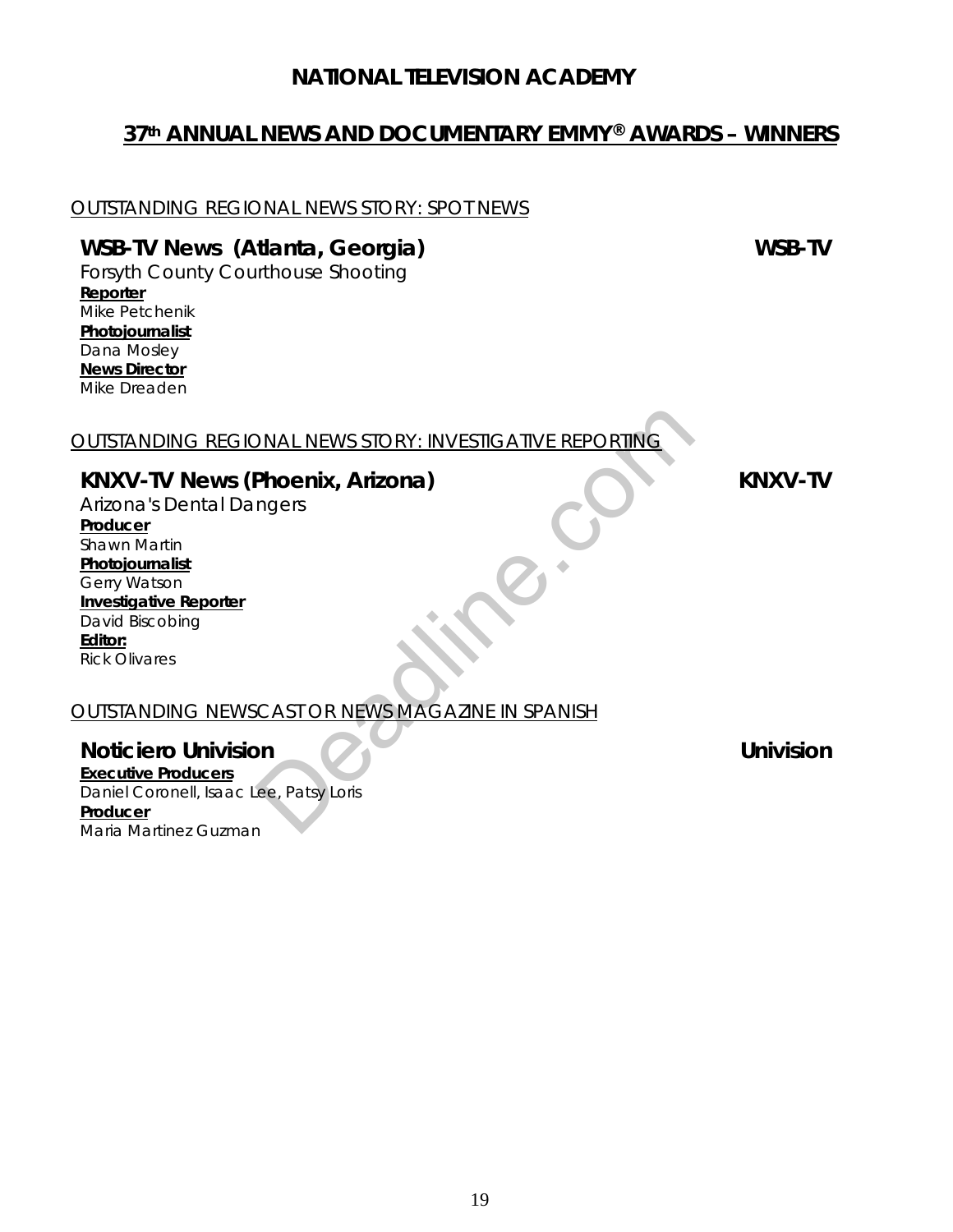#### **37th ANNUAL NEWS AND DOCUMENTARY EMMY® AWARDS – WINNERS**

#### OUTSTANDING COVERAGE OF A BREAKING NEWS STORY IN SPANISH

#### **Francisco en America** Telemundo

**Sr. Executive Producers**  Sylvia Rosabal, Luis Carlos Velez **Executive Producers** Pilar Garibotto, Leticia Herrera, Yolanda Zugasti **Senior Broadcast Producer** Ricdamis Garcia **Senior Producers** Eva Luna **Director of Special Projectss** Desiree Colomina **Director of News Gathering** Elizabeth Valdes **International Assignment Desk**

Juliana Gonzalez

**National Asignment Desk**

Carlos Galindo

**National Assignment Desk**

Janneth Quintero

#### **Producers**

Jaime Ascencio, Ana Avila, Leonor Ayala, Karen Carranza, Maria Cepeda, Glenda Contreras, Adrian Fernandez, Paula Gonzalez, Manuela Guardia, Olga Luna, Idalys Mercado, Odalis Montalvo, Rogelio Mora - Tagle, Mirta Ojito, Fabiola Ortiz, Fernando Ramirez, Marcelo Rey, Guadalupe Rincon, Victoria Rivas - Vasquez, Elisa Ross, Augusta Silva - Claro, Grace Solorzano, Eduardo Suñol, Mari Torres, Natalia Urrego, David Vila, Melina Zambrano, Edgar Zuñiga, Juliana Gonzalez, Carlos Galindo, Janneth Quintero, Alix Aspe, Juan Carlo, Gabriela Velez ectss<br>
International Control Control Control Control Control Control Control Control<br>
Similar, Leonor Ayala, Karen Carranza, Maria Cepeda, Glend<br>
a Gonzalez, Manuela Guardia, Olga Luna, Idalys Mercado<br>
Irla, Melina Zambran

#### **Field Producers**

Hugo Luna, Orlando Miguez, Noel Becerra, Juan Carlos Aguila, Andres Velo, Ramfis Rodriguez, Simon Erhlich, Oscar Lagos, Cesar Gonzalez, Hugo Luna, Edwing Lopez, Carlos Calvo, Jeffrey Liebman

#### **Head Writers**

Irma Negroni, Juan Pablo Scatena,

**Line Producer**

Lizbeth Fernandez

#### **Writers**

Ana Correa, Lola Marmol, Ramon Melendez, Nora Mora

#### **Correspondents**

Diego Aria, Ana Maria Canseco, Azucena Cierco, Vanessa Hauc, Sofia Lachapelle, Cristina Londoño, Jorge Miramontes, Lori Montenegro, Maria Paula Ochoa, Agustin Olais, Isolda Peguero, Janet Rodriguez, Angie Sandoval, Neida Sandoval, Ivan Taylor, Raul Torres, Enrique Usales, Rogelio Mora-Tagle

#### **Anchors**

Maria Celeste Arraras, Edgardo Del Villar, Jose Diaz – Balart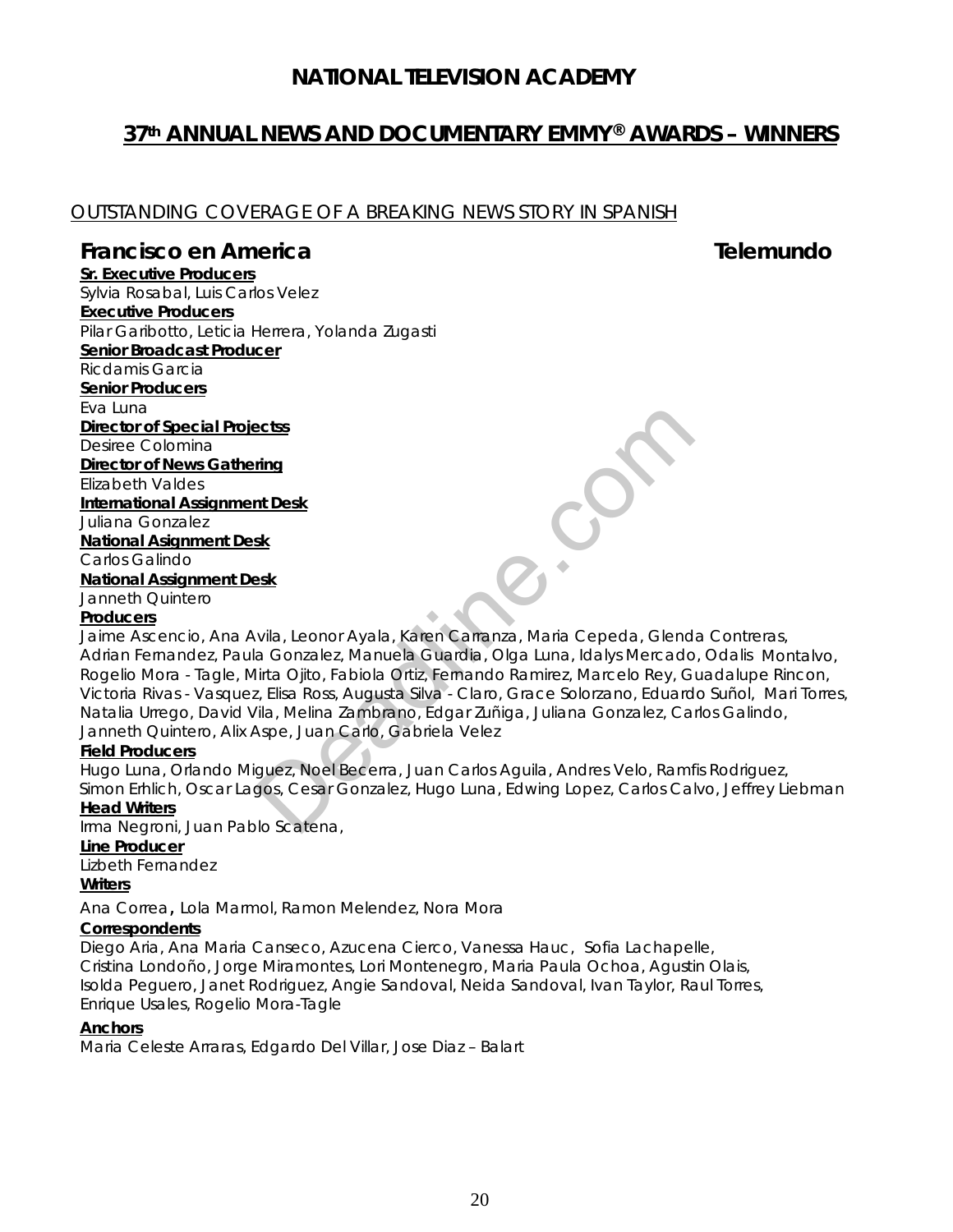#### **37th ANNUAL NEWS AND DOCUMENTARY EMMY® AWARDS – WINNERS**

#### OUTSTANDING INVESTIGATIVE JOURNALISM IN SPANISH

#### **Primer Impacto Districts Univision**

*Desamparados Desechable*  **Executive Producer**  Pilar Campos **Producer and Reporter**  Ricardo Arambarri

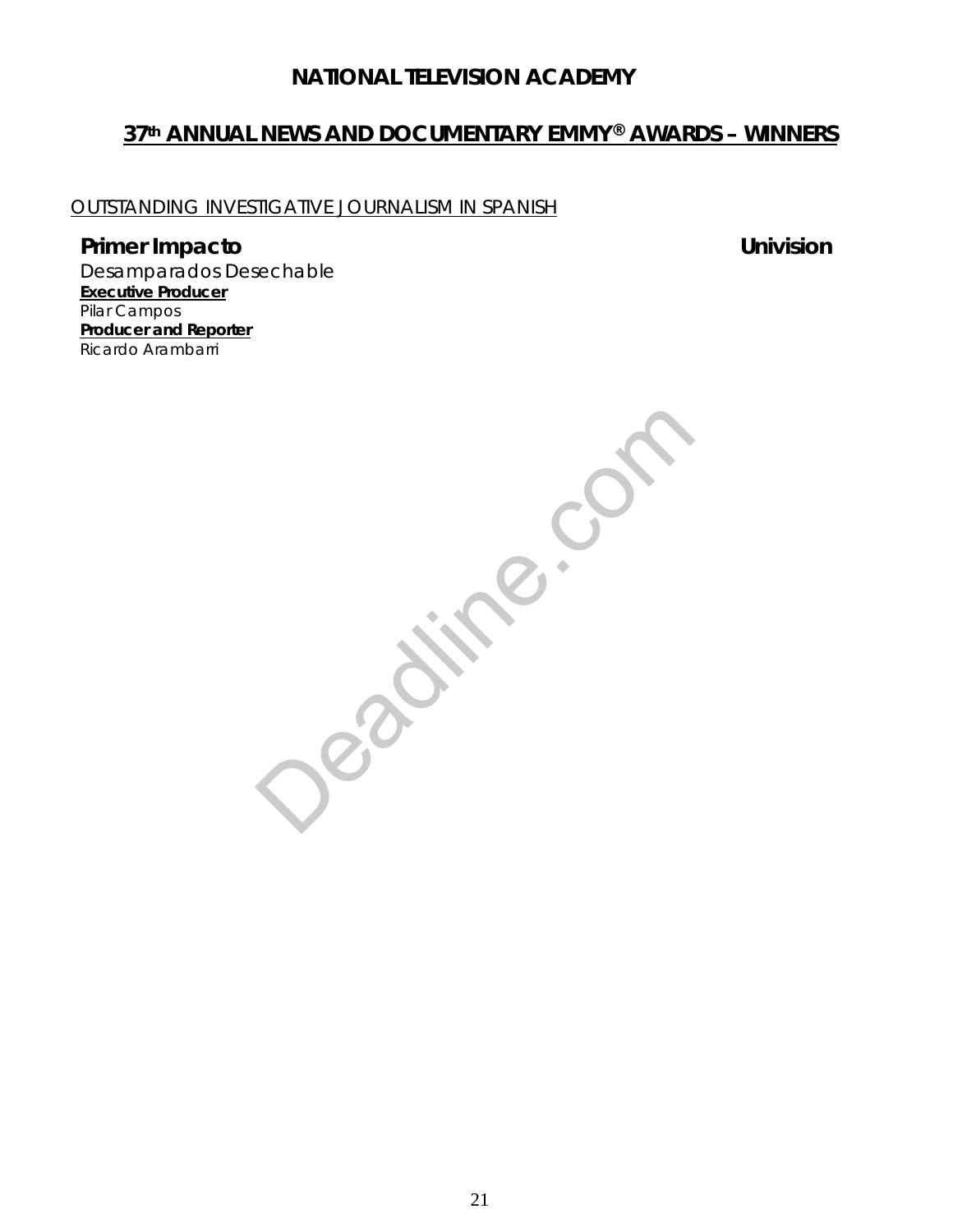### **37th ANNUAL NEWS AND DOCUMENTARY EMMY® AWARDS – WINNERS**

#### BREAKDOWN BY PROGRAM

| PBS        |                                                            | 14             |
|------------|------------------------------------------------------------|----------------|
|            | <b>Frontline</b>                                           | 7              |
|            | Gunned Down: The Power of the NRA                          |                |
|            | Inheritance                                                | 1              |
|            | ISIS in Afghanistan                                        | $\overline{c}$ |
|            | My Brother's Bomber                                        | $\overline{c}$ |
|            | Outbreak                                                   | 1              |
|            | <b>Independent Lens</b>                                    | 1              |
|            | The Homestretch                                            | $\mathbf{1}$   |
|            | <b>Nature</b>                                              | 1              |
|            | The Last Orangutan Eden                                    | $\mathbf{1}$   |
|            | PBS NewsHour and The Center for Investigative Reporting    | 1              |
|            | Deadly Oil Fields                                          | 1              |
|            |                                                            |                |
|            | <b>POV</b>                                                 | 2              |
|            | Cutie and the Boxer                                        |                |
|            | <b>StoryCorps Shorts: Traffic Stop</b>                     | 1              |
|            | The Mystery of Matter: Search for the Elements             | 1              |
|            | <b>Twice Born: Stories From The Special Delivery Unit</b>  | $\mathbf{1}$   |
| <b>CBS</b> |                                                            | 7              |
|            | <b>60 Minutes</b>                                          | 5              |
|            | A Crime Against Humanity                                   | $\overline{c}$ |
|            | <b>Confidential Informants</b>                             |                |
|            | The Paris Attacks                                          |                |
|            | The Swiss Leaks                                            | 1              |
|            | <b>Evening News with Scott Pelley and CBS This Morning</b> | 1              |
|            | Compounding Pharmacy Fraud                                 | $\mathbf{1}$   |
|            | <b>Sunday Morning</b>                                      | 1              |
|            | Water, Water                                               | $\mathbf{1}$   |
|            |                                                            |                |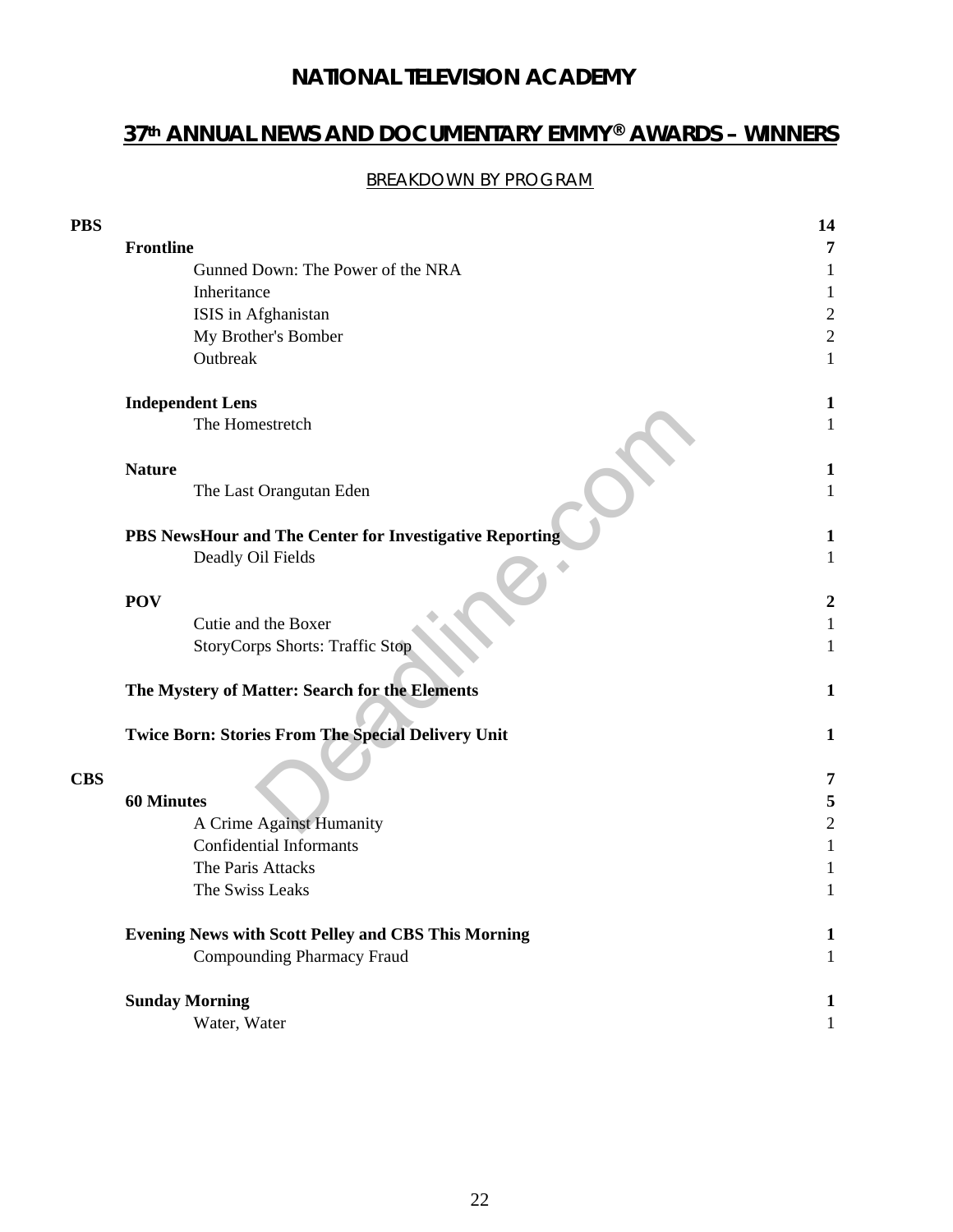# **37th ANNUAL NEWS AND DOCUMENTARY EMMY® AWARDS – WINNERS**

| <b>ABC</b>       |                                                                            |   |
|------------------|----------------------------------------------------------------------------|---|
|                  | <b>News Digital</b>                                                        |   |
|                  | Dead Horse Bay: New York's Hidden Treasure Trove of Trash                  |   |
|                  | <b>Nightline</b>                                                           |   |
|                  | A Different Kind of Boyhood                                                |   |
|                  | <b>Brave Face</b>                                                          |   |
|                  | The Unwanted                                                               |   |
| <b>CNN</b>       |                                                                            |   |
|                  | <b>Anderson Cooper 360</b>                                                 |   |
|                  | #BeingThirteen: Inside the Secret World of Teens                           |   |
|                  | Europe's Refugee Crisis - Reports by CNN's Arwa Damon                      |   |
|                  | <b>CNN Films</b>                                                           |   |
|                  | Life Itself                                                                |   |
|                  | <b>The Seventies</b>                                                       |   |
|                  | The Seventies Campaign                                                     |   |
| <b>HBO</b>       |                                                                            | 3 |
|                  | <b>HBO Documentary Films</b>                                               | 3 |
|                  | Night Will Fall                                                            | 1 |
|                  | Tashi and the Monk                                                         | 1 |
|                  | Very Semi-Serious: A Partially Thorough Portrait of New Yorker Cartoonists | 1 |
|                  |                                                                            |   |
| <b>NBC</b>       |                                                                            |   |
|                  | <b>Dateline</b>                                                            | 1 |
|                  | The Cosby Accusers Speak                                                   |   |
|                  | <b>NBC News Specials &amp; MSNBC</b>                                       | 1 |
|                  | Supreme Court Decision on Same Sex Marriage                                | 1 |
| <b>Univision</b> |                                                                            |   |
|                  | <b>Noticiero Univision</b>                                                 |   |
|                  | <b>Primer Impacto</b>                                                      | 1 |
|                  | Desamparados Desechable                                                    | 1 |
|                  | <b>BBC World News</b>                                                      |   |
|                  | <b>BBC World News America</b>                                              | 1 |
|                  | Europe's Migrant Crisis                                                    | 1 |